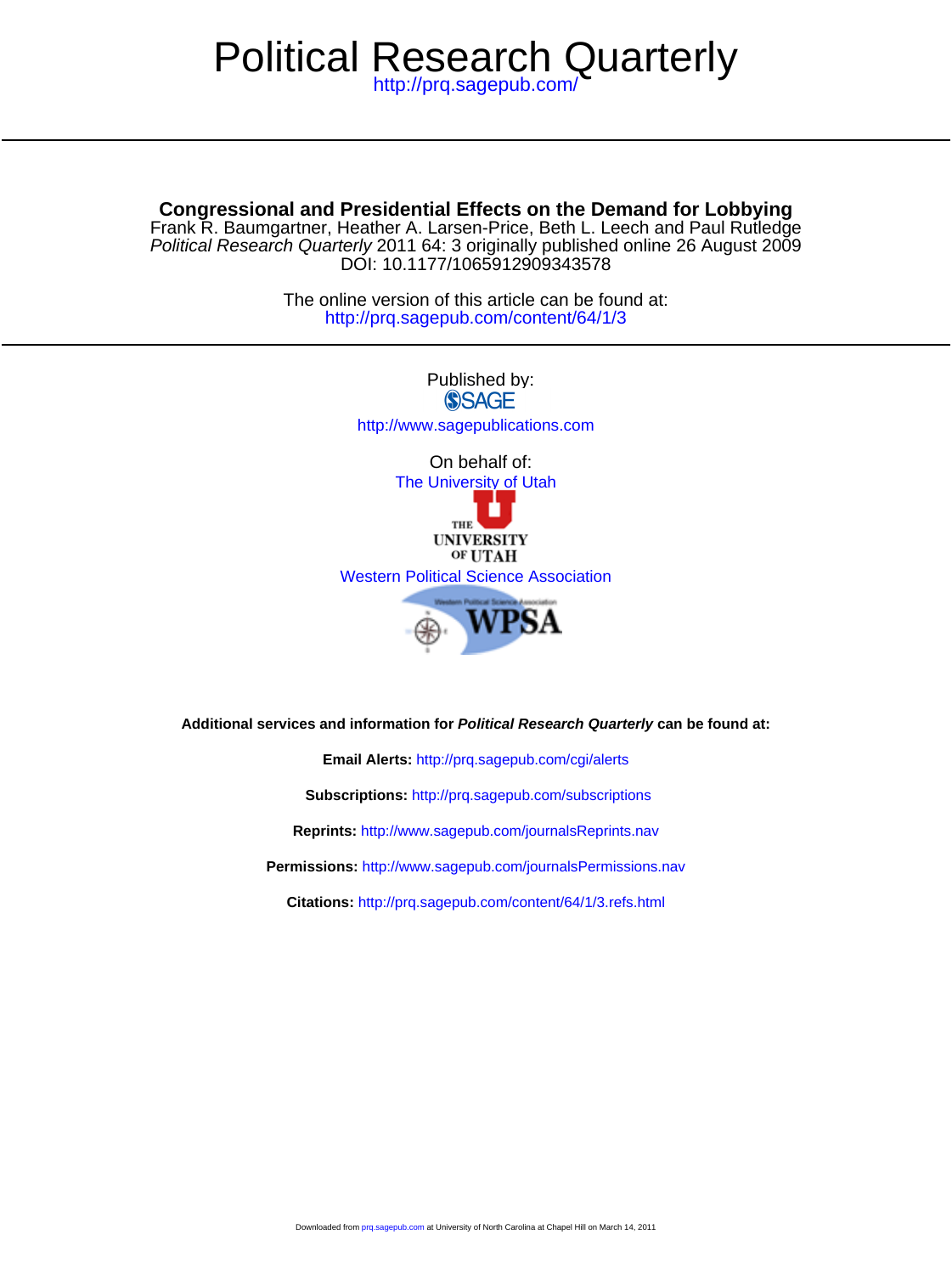# **Congressional and Presidential Effects on the Demand for Lobbying**

Political Research Quarterly 64(1) 3–16 © 2011 University of Utah Reprints and permission: sagepub.com/journalsPermissions.nav DOI: 10.1177/1065912909343578 http://prq.sagepub.com



Frank R. Baumgartner<sup>1</sup>, Heather A. Larsen-Price<sup>2</sup>, Beth L. Leech<sup>3</sup>, and Paul Rutledge<sup>4</sup>

### **Abstract**

The authors show that the number of lobbyists active in a given issue area is driven not only by social mobilizations and economic trends but also by government activity. The effect of government spending is smaller than that of congressional interest as reflected in the number of hearings. Much lobbying is in response to regulations, not budgets. The authors augment their analysis by considering indicators of presidential activities. In areas where the president is traditionally active, presidential activity is shown to divert lobbying away from Congress, reducing overall lobbying levels. The authors find strong support for the congressional demand model of lobbying.

#### **Keywords**

interest groups, lobbying, Lobby Disclosure Act, congressional hearings

Social movements, the mobilization of professional communities associated with economic growth and diversity, and rent seeking by interest groups have long been seen as important explanations for the growth of government. Economic and social groups have mobilized in various areas of political life, leading to the creation of new government programs, services, and protections. In a recent article, Leech and several colleagues showed that the reverse is also true (Leech et al. 2005; for extensions to the state level, see Baumgartner, Gray, and Lowery, forthcoming; Gray et al. 2005; Lowery et al. 2004). As government has become involved in a wider range of activities in diverse areas of the economy, interest group mobilization has been stimulated. Groups respond to the mobilization of government, just as government responds to the mobilization of groups.

Government stimulates the growth and mobilization of interest groups not only by direct subsidy and contracts, as Walker (1983, 1991) demonstrated, but also and on a much larger scale simply by expanding its range of activities. Campbell (2005), for example, showed that the Social Security program transformed the patterns of political mobilization of the entire elderly generation, significantly increasing their interest and engagement in politics, especially among those most dependent on their Social Security income. This mobilization followed, rather than preceded, the change in government policy. The effects go far beyond direct federal spending. Much more important are regulatory activities of all kinds. These encourage some groups

to mobilize to protect the government rules that help them, while other groups are mobilized to fight the level of government control in a given area. The more activity, the more groups of all kinds have reason to get involved in the policy process. Increased government activity in a broader range of economic and social sectors therefore has a stimulating, "demand" effect on the interest group community as a whole. In this article, we update and expand on the analysis conducted by Leech and colleagues (2005), confirming their results with a longer time series relating to the effects of congressional activities on group mobilization and adding a new analysis of the effects of presidential involvement in policy. The results strongly support a demand-side theory of group mobilization.

Our results show important interbranch dynamics in this process as presidential activities, measured alone, have a strong mobilizing effect on groups. However, these effects are heavily dependent on the issue domain. We distinguish between those areas where presidents have traditionally played a more important policy role and those

<sup>1</sup>University of North Carolina at Chapel Hill, Chapel Hill, NC, USA <sup>2</sup>University of Memphis, Memphis, TN, USA <sup>3</sup>Rutgers University, New Brunswick, NJ, USA 4 University of West Georgia, Carrollton, GA, USA

**Corresponding Author:**

Frank R. Baumgartner, University of North Carolina, Chapel Hill, 358 Hamilton Hall, Campus Box 3265, Chapel Hill, NC 27599-3265 E-mail: Frankb@unc.edu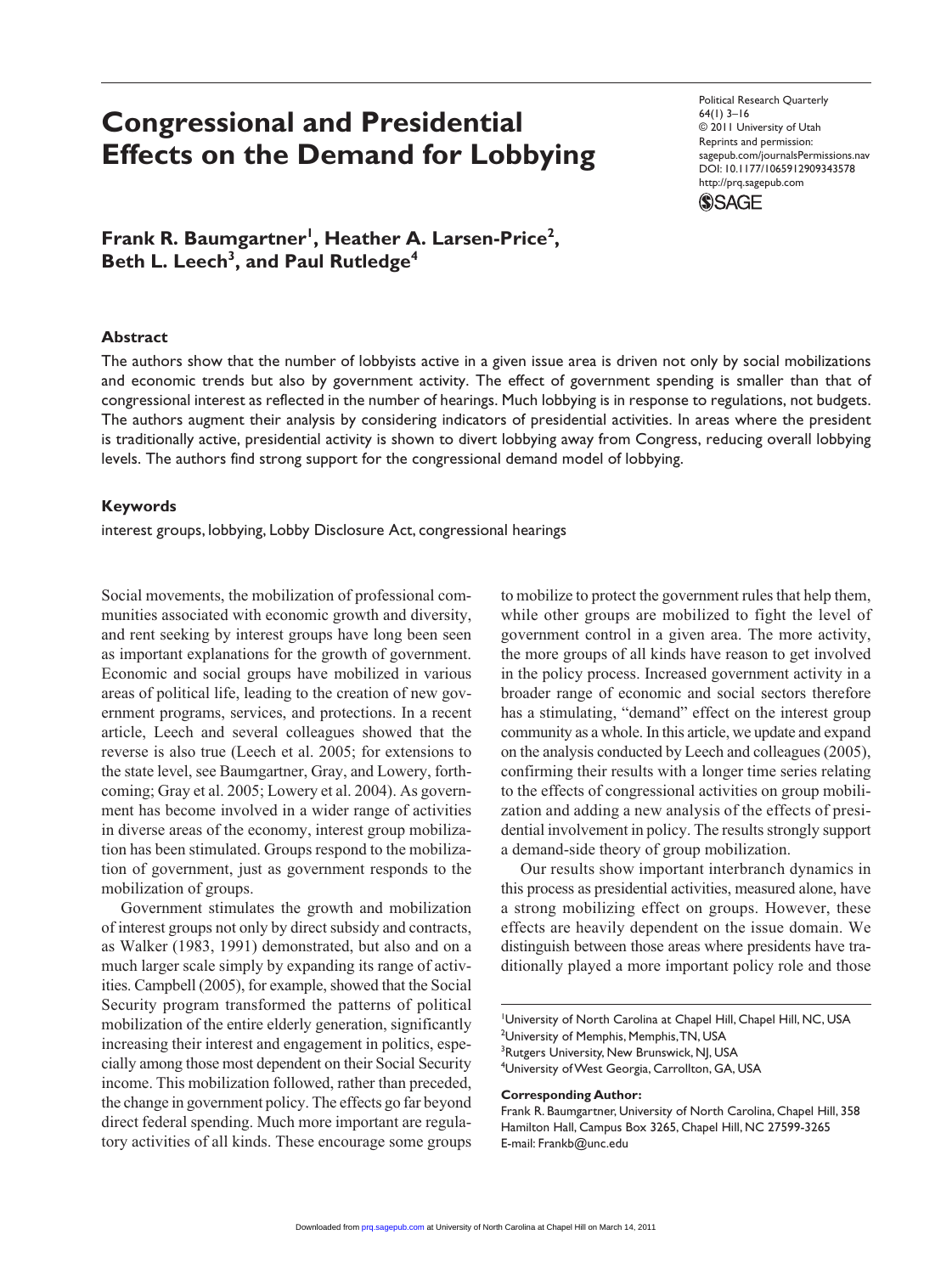where Congress has dominated or where powers have been more equally shared. Increased presidential actions in those domains where presidents dominate serve to depress congressional lobbying. Presidential actions in congressionally dominated domains have no effect beyond that of congressional activity.

# **Driving the Lobbying Community**

Political observers at points throughout the twentieth century and up to the present have exclaimed over the continuing growth of the U.S. interest group system (for a discussion, see Baumgartner and Leech 1998, 106.). With each passing year, the lobbying community in Washington grows larger, although not always growing at the same rate or in the same policy areas. Why does the lobbying community continue to expand in size? And how is this growth related to the parallel growth in the size of government that we have seen across the same period? What drives its growth and what encourages growth in some places rather than others? There are three, not necessarily mutually exclusive, possibilities. First, both growth in the lobbying community and growth in the size of government could be driven by external changes in the socialeconomic environment. This is the argument put forth by Truman (1951) in his discussion of "disturbances" and the ways in which these disruptions to the status quo encourage new groups to form or existing groups to take new actions. Changes in the economy or in society more generally would thus result in increases in the numbers of interest groups, since more groups would be needed to address issues arising from these changes. Although the underlying collective action problems and differential abilities to organize identified by Olson (1965) means that this response to disturbances will not apply equally to all groups, some subsequent research has found support for the idea that interest groups mobilize more easily when their interests are threatened (Hansen 1985, Walker 1991; but for a contrary finding see Lowery et al. 2005).

The second possibility is that the growth in the interest group community is driven by interest groups themselves as they organize to seek economic advantages in the form of rents from government (Buchanan and Tullock 1962, Buchanan 1980). In this scenario, entrepreneurs see that organizing a new interest group or mobilizing an existing group to lobby in Washington would be to their advantage (Salisbury 1969). The entrepreneurs work to help the potential groups overcome the collective action problems inherent in organizing, and the groups then seek economic advantages through the power of the political process rather than through the market. These advantages may be in the form of direct subsidies or in the form of protective regulations; in either case, the result would be a constant drive to increase the size of the interest group system.

The third possibility is that the growth in the interest group system comes in large part from forces within government itself. Government encourages interest group growth in part through direct patronage (Truman 1951, 86; Walker 1983, 1991; Campbell 2003), but more importantly simply by bringing issues to the table that groups may care about. In particular, it is government activity that determines in which policy areas growth occurs. While certainly some groups under some circumstances may come to Washington without encouragement from within government, the first two explanations fail to recognize that the policy-making process poses a second-level collective action problem. Even once an interest has successfully overcome the collective action problem inherent in becoming a viable interest group in the first place, there still are costs involved in the decision to lobby on any particular policy. While an interest group may *want* government officials to legislate or regulate in a particular policy area, expending resources is risky because not only might the effort be unsuccessful, but the issue itself might be virtually ignored.

The resource in shortest supply in Washington is attention (Jones and Baumgartner 2005, Baumgartner, Gray, and Lowery, forthcoming). At any given point in time, there is a potentially limitless supply of possible issues that elected officials and interest groups could be working on. Even once issues make it to the formal legislative agenda, they join more than eight thousand new bills in each two-year Congress, of which only about four hundred become law. Any given political actor can put time and effort into only a few. In this situation, it is in the best interest of interest groups to be working on an issue that has some likelihood of moving forward, rather than spinning their wheels and wasting time on an issue that no one else is likely to pay attention to.<sup>1</sup> This pattern of interest group behavior has been shown to play out empirically as well as theoretically; Baumgartner and Leech (2001) show that a majority of the lobbying effort is focused on a fraction of the issues. Most interest groups are spending time working on the same issues. The central question is which issues and which issue areas will attract enough actors to make it worthwhile to spend time and effort on them. Interest groups spend a vast amount of time monitoring their policy environments (Heinz et al. 1993), and one of the most important things they are looking for is an indication that the time is ripe for a particular issue. While political actors inside as well as outside government are making the same calculations, those inside government are much better placed to send convincing signals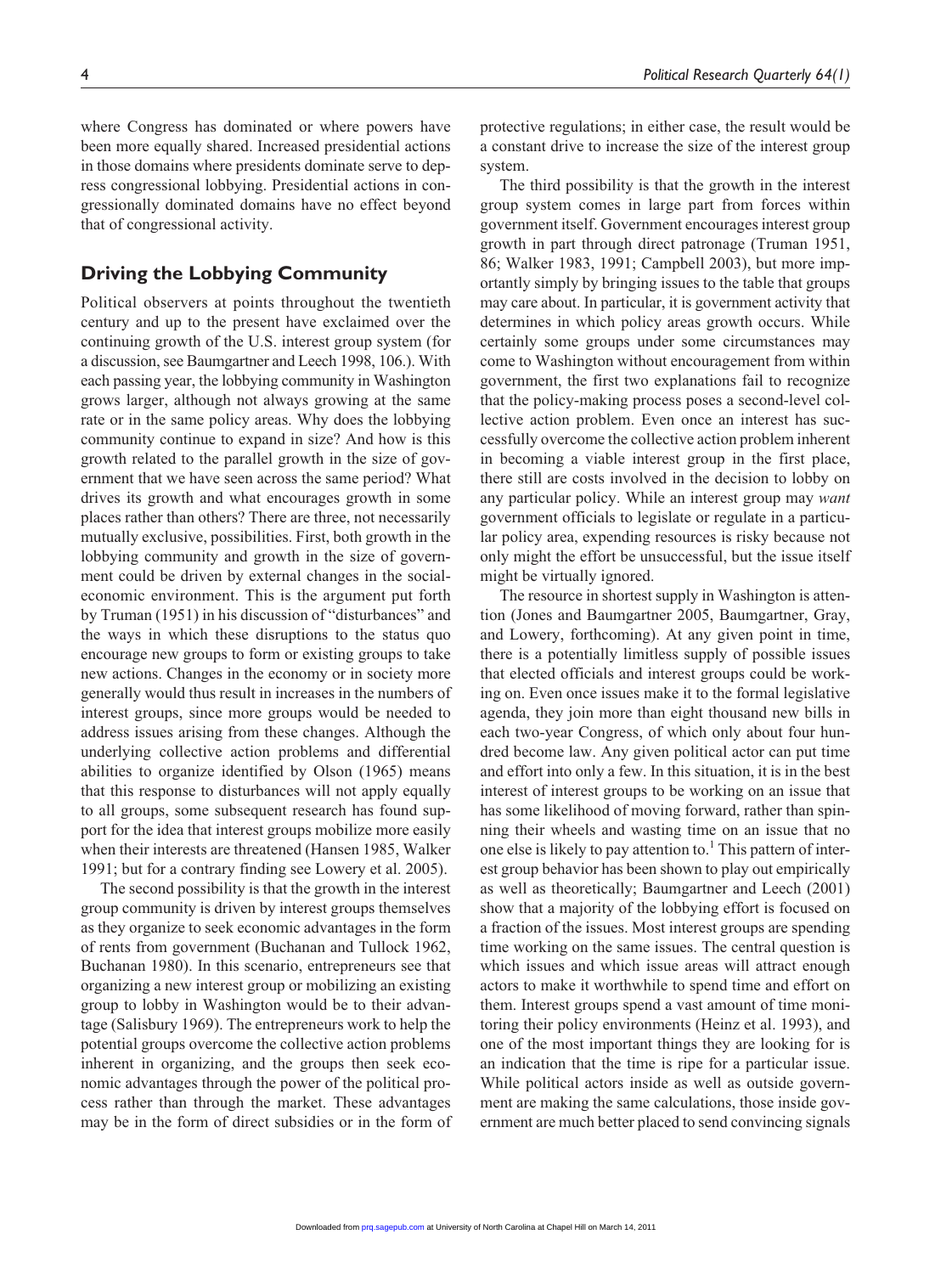that an issue is about to move forward. The most straightforward way this can be accomplished is simply by holding a hearing on the topic.

Government activity in a policy area therefore lowers the risk that an interest group's efforts will be for naught and thus lowers the cost to the interest group for participating. Most interest group activity is therefore expected to gravitate toward policy areas in which government is already active. Interest groups do have a role in agenda setting, but that role very seldom drives the size of the interest group population beyond the existing status quo. A few interest groups may petition government, but large numbers will not join in unless there is a strong probability of action. Government activity draws the lobbyists to the issue by providing a coordination point for other political actors to focus on, thereby suggesting that interest group effort has a chance of success.

Given this pattern of interest group involvement, presidential activity should be of particular importance. Scholars have noted that presidents have a substantial ability to direct attention to a particular set of issues (Kingdon 1995; Baumgartner and Jones 1993). Major presidential initiatives do not always pass, but they virtually always attract substantial attention from members of Congress and other members of the political community. Studies of presidential State of the Union addresses, for example, indicate that presidents are able to set the public agenda, in the short run, in a limited number of policy areas, as well as in the long run for foreign policy issues (Cohen 1995; Hill 1998). These annual calls to Congress to act on various proposals or policy areas should therefore exert an impact on lobbying activity. In addition, presidents often call on representatives of interest groups to serve on advisory commissions that provide legitimacy for presidential policy positions (Chin and Lindquist 2004), and organized interests with close ties to the administration are called on to help provide support for those positions by lobbying Congress and otherwise mobilizing around the issue (Peterson 1990).

We thus predict that levels of lobbying will increase as government activity increases, and we expect those increases to be issue specific. We link data collected from federal lobbying disclosure reports to indicators of congressional and presidential activities drawn from the Policy Agendas Project (www.policyagendas.org). The Lobbying Disclosure Act of 1995 requires lobbyists to report their activities in each of seventy-four specific issue areas (later expanded to seventy-six domains). Leech et al. (2005) demonstrated that fifty-six of these issue areas could be linked to the topic coding system used in the Policy Agendas Project, covering about 85 percent of the lobbying reports. We follow this same procedure here,

updating the earlier analysis from just four time points to sixteen six-month periods from 1996 to 2003. Since the publication of the earlier article, new data resources relating to presidential activities have also become available through the Policy Agendas Project. These include a summary of the topic discussed in each sentence of the president's annual State of the Union address and a data set consisting of every executive order of the president. These data resources are coded by topic category using the identical system as the congressional hearings. We provide further detail on the data sets and measures in the next section.

# **Congress, the President, and the Demand for Lobbying**

Congressional hearings can be used as a general indicator of the intensity of interest or activity in an issue area. Hearings may relate to legislation, to bureaucratic oversight, or simply to information gathering. In any case, interest is rarely neutral; it means that Congress is actively considering some new legislation, overseeing the activities of a bureaucratic agency, or directing attention to a policy area. Since hearings are an indicator of congressional involvement in a policy area, we expect that hearings should have a driving effect on lobbying activity—the more hearings, the greater the number of lobbyists who will register. Note that speaking or testifying at the hearings themselves will not have any direct impact on our dependent variable, since lobbyists are not required to register if their activities are limited to testifying. Rather, the increases in lobbying occur because hearings indicate the level of government activity in the issue area more generally.

Presidential actions are expected to affect the mobilization of lobbyists as well. The number of statements on a topic in a given State of the Union address is used as one indicator of presidential activity. In State of the Union addresses, presidents list a number of agenda items for congressional consideration. While the argument has been made that the State of the Union address does not provide an exhaustive expression of the president's agenda (Rudalevige 2002), the address is generally viewed as a good indicator of presidential priorities. The number of executive orders issued on a given topic in a given year is a second indicator of presidential activity. Research indicates that executive orders have gradually evolved from a primarily administrative tool to a policy-making tool; they have become a means for presidents to take control of certain policy areas by acting first and relying on the inability of Congress to respond quickly and avoid its collective action problems (Mayer 2001). Howell (2003) has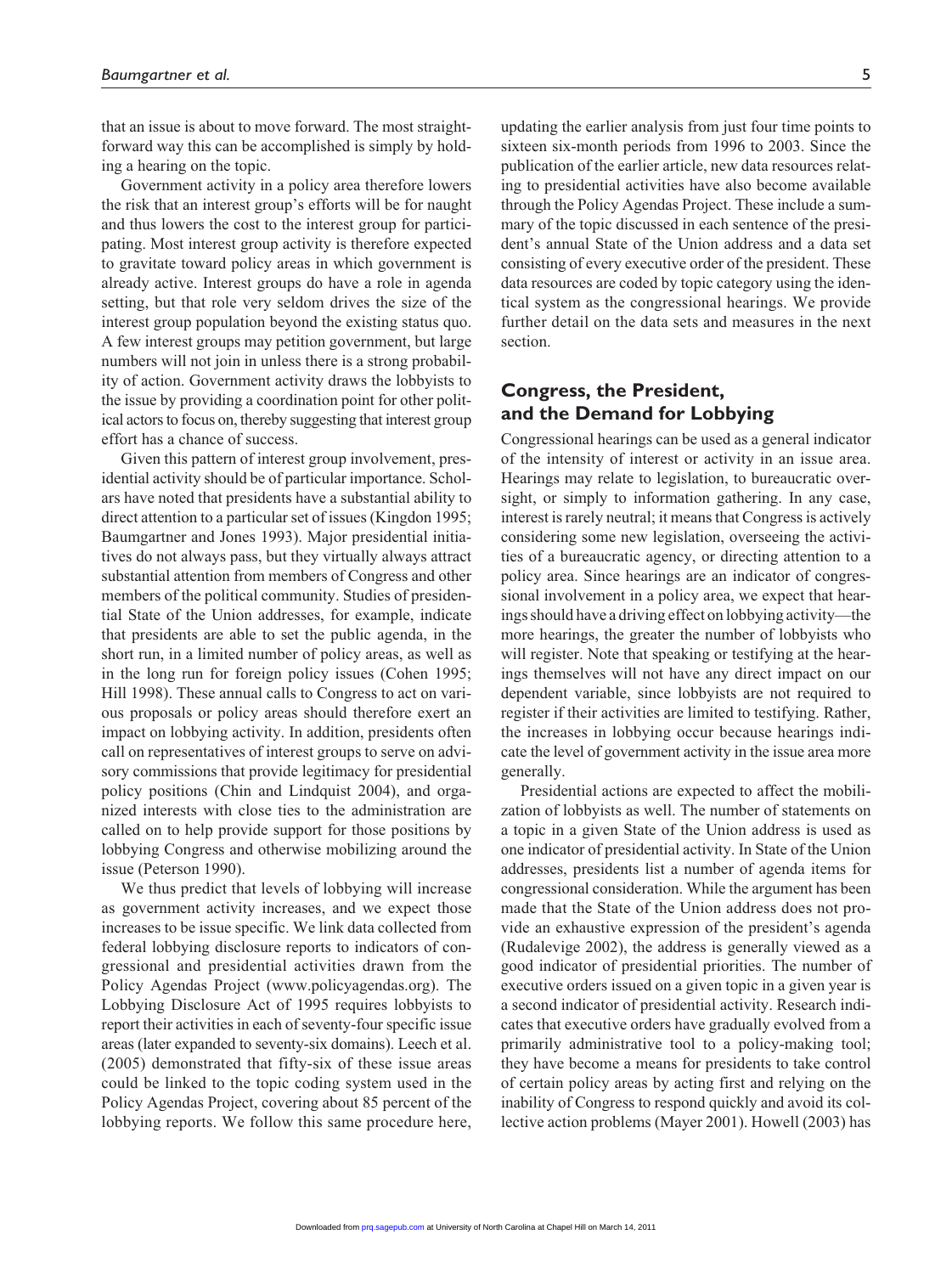argued that as Congress becomes more fragmented, presidents have more freedom to act unilaterally and issue more significant executive orders. We have created an index of presidential activity by combining the number of executive orders and the amount of attention to the issue in the State of the Union speech using Stata's factor command.2 The resulting variable allows a single indicator of presidential activity.

One caveat to our analysis of presidential activities is that the greatest emphasis in the Lobbying Disclosure Act is on congressional activities. Virtually all congressional lobbying activity must be reported, whereas the definition of "covered officials" within the executive branch includes only more senior members, down to the level of undersecretaries, assistant directors, and members of commissions, such as the Federal Mine Safety and Health Review Commission. As a result, much of the routine contact between lobbyists and staff members in executive agencies need not be reported in the lobbying registration reports. Nonetheless, executive orders requiring agency action would virtually always include actions by agency officials in top policy-making positions. Interest group activities and their lobbying reports should reflect that tendency.

Table 1 presents average annual levels of congressional and presidential activity across the fifty-six issue areas. We distinguish in the table between presidential domains and others.

Presidential activity tends to be focused on just a few areas: defense, health care, and foreign affairs as well as civil rights, education, and the other issues listed in at the top of the table. Those issue areas that have a mean of 1.0 or greater on the index of presidential activity are considered presidential domains. Theoretically, these areas of high presidential activity can be explained by three overlapping factors: a constitutional comparative advantage, the implementation of national security, and pet policy projects that presidents carry over from their campaigns. The commander-in-chief role gives presidents more autonomy in defense and foreign affairs (Wildavsky 1964). National security concerns encompass both international and domestic threats, which include law enforcement and civil rights and civil liberties issues. During the time period of study, 1996 to 2004, the two presidents who held office pushed hard and took the lead on their personal policy objectives. For Clinton, this was health care and welfare. George W. Bush entered office with education as a top priority, but then had defense and foreign affairs thrust upon him with the September 11th attacks.

Presidents speak a lot about the environment, trade, and taxation in their State of the Union addresses, and Table 1 shows that these areas also have high scores on our index of presidential activity because of this. We do not include these as part of the presidential domain, however, because these areas do not meet our threshold. Additionally, they are not areas where presidents have autonomy over Congress. Whereas we expect that presidential activity *in presidential domains* will have a significant impact on lobbying (decreasing the congressional focus of the lobbying effort), we expect *no impact* of presidential actions in those areas that are outside of the presidential domain. Therefore, in the analysis below, we test two models, one including the presidential activity index, and the other where we interact this with a dummy variable scored 1 for presidential domains and 0 for other areas. Effectively, this simply substitutes a value of 0 for the presidential activity index in all nonpresidential domains.

Congressional actions are widely dispersed throughout the fifty-six areas, as one would expect because of the committee structure. However, there is considerably more attention in Congress to many of those areas also of concern to the president. Of course, both presidential and congressional actions vary not only by issue area but also over time, as we discuss below.

Tables 2 and 3 present the number of registered groups (Table 2) and hired lobbyists (Table 3). Note that all our analyses are based on fifty-six issue areas and sixteen time periods, so there is variation both across domains and over time.

The mobilization of interest groups in Washington differs substantially by issue area. An average of six hundred interest organizations lobbying on their own behalf and 1,100 lobbying firms hired to represent interest organizations register in each six-month period in the area of taxation, but only eight organizations and fourteen hired firms work in the area of District of Columbia affairs. This is unremarkable, as some issue domains are substantively much more important than others, involving much more government spending and affecting more Americans. The two types of variance apparent in our data actually present us with an opportunity and a challenge. To the extent that all the variability is from one issue area to another, this may reflect the substantive importance of the domains and the relative mobilization of social groups for the long term. These factors are likely to vary relatively little from year to year, however. To the extent that we observe variation in the mobilization of lobbyists over time, this cannot be attributed to such slowly changing factors as demographic or economic trends. Controlling for the amount of activity in the previous time period effectively allows us to isolate the impact of changes in government activity on the mobilization of groups, other things held equal.

We take advantage of the variation not only across issue domains but also over time. The table therefore presents the standard deviations associated with the average levels of lobbying mobilization and the coefficient of variation, which is simply the mean value divided by the standard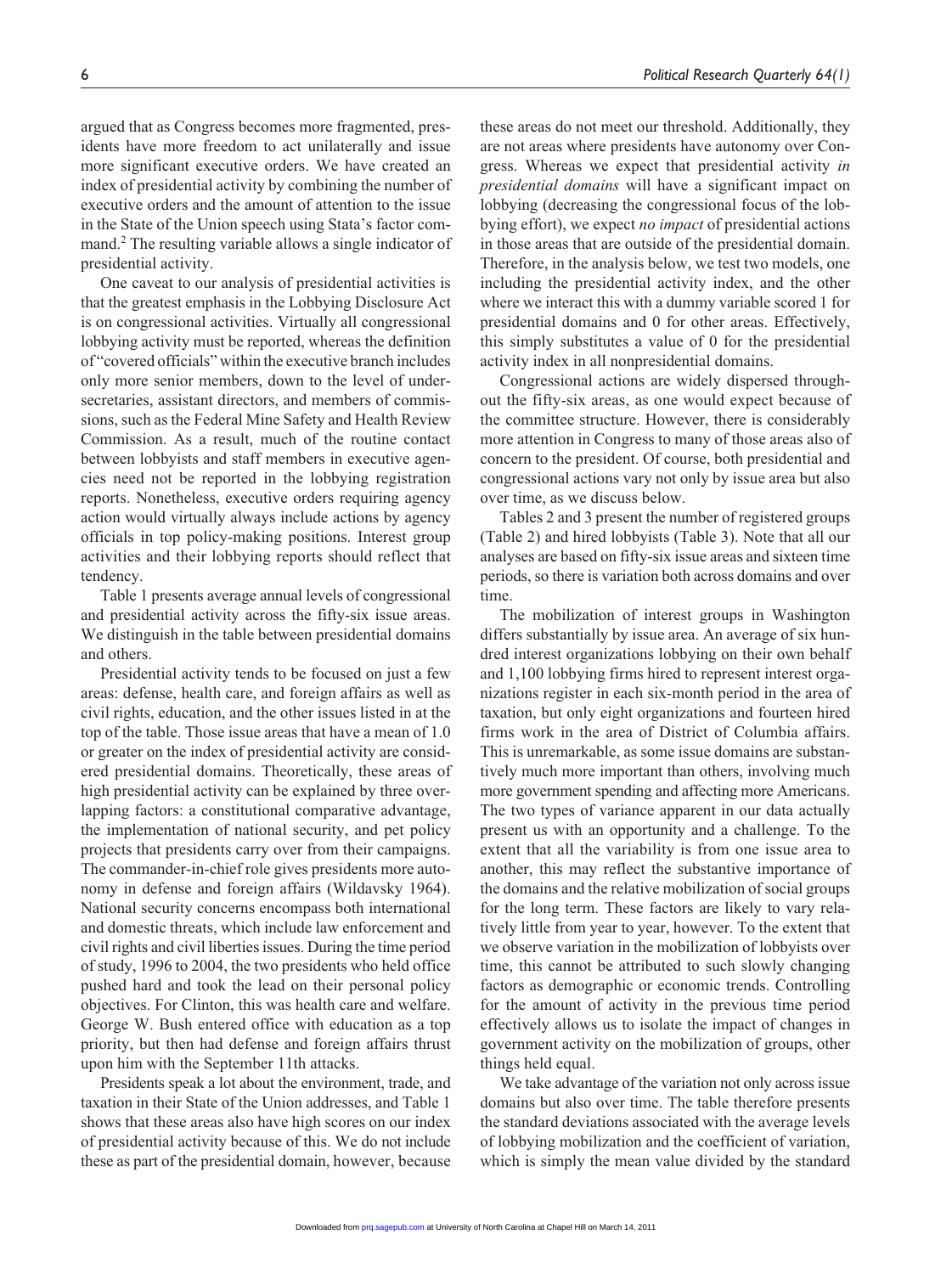|  | Table 1. Congressional and Presidential Activities by Issue Area |  |  |  |
|--|------------------------------------------------------------------|--|--|--|
|--|------------------------------------------------------------------|--|--|--|

| Issue area                             | Hearings | <b>Executive orders</b> | State of the Union | Presidential activity index |
|----------------------------------------|----------|-------------------------|--------------------|-----------------------------|
| Part A: Presidential domains           |          |                         |                    |                             |
| Foreign relations                      | 81.2     | 2.9                     | 61.6               | 4.54                        |
| Government issues                      | 86.9     | 4.0                     | 8.4                | 2.60                        |
| Defense                                | 44.5     | 2.6                     | 19.0               | 2.33                        |
| Health care                            | 49.1     | 1.3                     | 27.4               | 2.01                        |
| Education                              | 22.8     | 0.5                     | 33.2               | 1.83                        |
| Labor issues                           | 30.8     | 0.9                     | 16.9               | 1.32                        |
| Law enforcement                        | 39.4     | 0.8                     | 18.5               | 1.30                        |
| Welfare                                | 14.9     | 0.6                     | 19.4               | 1.27                        |
| Civil rights/liberties                 | 11.6     | $\mathsf{L}$            | 10.4               | 1.07                        |
| Part B: Nonpresidential domains        |          |                         |                    |                             |
| Environment                            | 28.9     | 1.1                     | 7.7                | 0.98                        |
| Trade                                  | 12.6     | 0.9                     | 8.1                | 0.90                        |
| Natural resources                      | 36.6     | $\mathsf{L}$            | 4.4                | 0.79                        |
| Transportation                         | 29.8     | $\mathsf{L}$            | 0.4                | 0.60                        |
| Taxation/Internal Revenue Service code | 8.6      | 0.6                     | $  \cdot  $        | 0.56                        |
| Medical research                       | 10.4     | 0.6                     | 3.4                | 0.49                        |
| Computer industry                      | 10.5     | 0.5                     | 2.8                | 0.43                        |
| Veterans                               | 14.7     | 0.2                     | 5.9                | 0.41                        |
| Science/Technology                     | 11.9     | 0.4                     | 4.1                | 0.39                        |
| Energy/Nuclear                         | 22.8     | 0.4                     | 2.6                | 0.35                        |
| Alcohol                                | 11.3     | 0.3                     | 3.5                | 0.33                        |
|                                        | 3.9      |                         |                    | 0.33                        |
| Family issues                          |          | 0.1<br>0.5              | 6.3                | 0.26                        |
| Indian affairs                         | 16.6     |                         | 0.1                |                             |
| Immigration                            | 8.2      | 0.2                     | 3. I               | 0.24                        |
| Urban development                      | 6.1      | 0.2                     | 2.7                | 0.23                        |
| Medicare/Medicaid                      | 9.9      | 0.0                     | 3.9                | 0.19                        |
| Small business                         | 15.3     | 0.2                     | 1.2                | 0.19                        |
| Housing                                | 8.7      | 0.2                     | 1.6                | 0.18                        |
| Retirement                             | 5.7      | 0.0                     | 3.4                | 0.16                        |
| Agriculture                            | 19.4     | 0.1                     | 1.8                | 0.15                        |
| Aviation                               | 11.1     | 0.2                     | 0.1                | 0.14                        |
| Communications                         | 4.9      | 0.2                     | 0.0                | 0.13                        |
| Trucking/Shipping                      | 6.4      | 0.2                     | 0.0                | 0.13                        |
| Aerospace                              | 5.9      | 0.1                     | 1.1                | 0.12                        |
| Clean air/water                        | 7.7      | 0.0                     | 2.5                | 0.12                        |
| Gaming/Gambling                        | 1.9      | 0.2                     | 0.0                | 0.10                        |
| Waste                                  | 4.4      | 0.1                     | $\mathsf{I}$ .4    | 0.10                        |
| Tobacco                                | 0.9      | 0.1                     | 0.6                | 0.09                        |
| District of Columbia                   | 6.9      | 0.1                     | 0.4                | 0.08                        |
| Pharmacy                               | $2.6$    | $0.0\,$                 | 1.8                | 0.08                        |
| Unemployment                           | 2.3      | 0.0                     | 1.5                | 0.07                        |
| Disaster management                    | 3.3      | 0.1                     | 0.0                | 0.06                        |
| Railroads                              | 3.0      | 0.1                     | $0.0\,$            | 0.06                        |
| Food industry                          | 1.8      | 0.1                     | 0.2                | 0.04                        |
| Minting/Money                          | 4.5      | 0.1                     | 0.1                | 0.04                        |
| Copyright/Patent                       | 4.8      | 0.1                     | 0.0                | 0.03                        |
| Postal                                 | 2.6      | 0.1                     | 0.0                | 0.03                        |
| Finance/Investments                    | 11.1     | 0.0                     | 0.5                | 0.02                        |
| <b>Banking</b>                         | 8.2      | 0.0                     | 0.2                | 0.01                        |
| Commodities                            | 4.9      | 0.0                     | 0.2                | 0.01                        |
| Bankruptcy                             | $2.0$    | 0.0                     | 0.0                | 0.00                        |
|                                        | 3.0      |                         |                    |                             |
| Consumer issues                        |          | 0.0                     | 0.0                | 0.00                        |
| Fuel/Gas/Oil                           | 6.8      | 0.0                     | 0.0                | 0.00                        |
| Insurance                              | 1.2      | 0.0                     | 0.0                | 0.00                        |
| Roads/Highways                         | 2.0      | 0.0                     | 0.0                | 0.00                        |
| Telecommunications                     | 5.7      | 0.0                     | 0.0                | 0.00                        |
| Travel/Tourism                         | 0.1      | 0.0                     | 0.0                | 0.00                        |

The table shows average numbers of activities per six-month period for sixteen time periods from 1996 to 2004.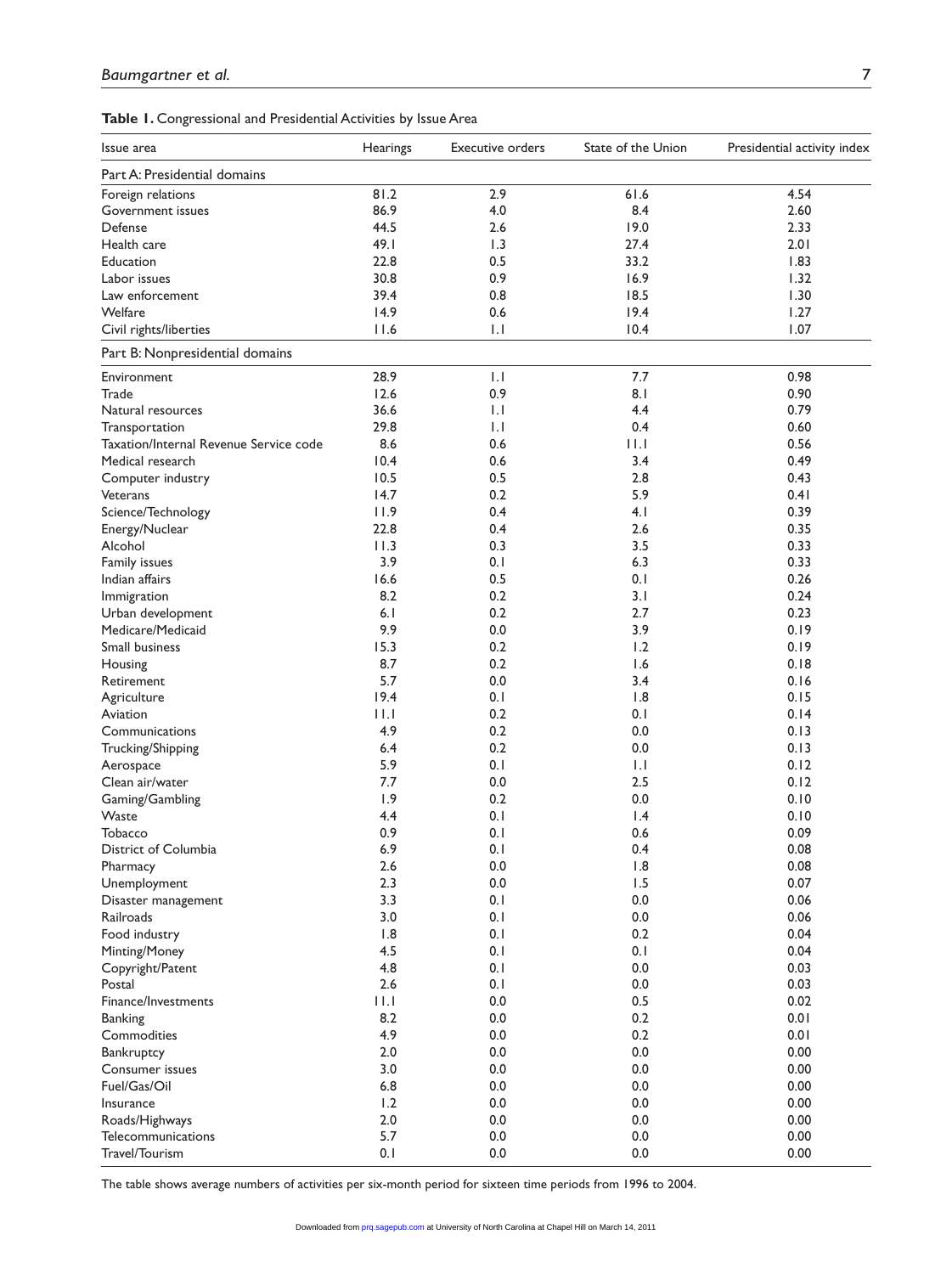**Table 2.** The Distribution of Registered Interest Groups in Each Issue Area

|                                        | Mean group   | Standard  | Coefficient of |                |                |
|----------------------------------------|--------------|-----------|----------------|----------------|----------------|
| Issue area                             | registration | deviation | variation      | Minimum        | Maximum        |
| Taxation/Internal Revenue Service code | 603.6        | 54.0      | 11.18          | 512            | 687            |
| Health care                            | 475.5        | 60.3      | 7.89           | 339            | 541            |
| Trade                                  | 356.8        | 27.5      | 12.97          | 319            | 407            |
| Environment                            | 291.8        | 36.7      | 7.95           | 223            | 377            |
| Labor issues                           | 283.4        | 33.2      | 8.54           | 240            | 381            |
| Medicare/Medicaid                      | 255.3        | 48.8      | 5.23           | 8              | 347            |
| Energy/Nuclear                         | 234.1        | 73.1      | 3.20           | 146            | 333            |
| Transportation                         | 225.4        | 39.2      | 5.75           | 168            | 311            |
| Education                              | 214.8        | 46.1      | 4.66           | 147            | 278            |
| Defense                                | 192.3        | 30.9      | 6.22           | 150            | 254            |
| Government issues                      | 175.3        | 19.6      | 8.94           | 135            | 223            |
| Agriculture                            | 158.2        | 23.0      | 6.88           | 120            | 197            |
| Clean air/water                        | 148.7        | 19.7      | 7.55           | 125            | 199            |
| Telecommunications                     | 145.1        | 15.2      | 9.55           | 117            | 178            |
| Finance/Investments                    | 135.4        | 15.8      | 8.57           | 107            | 6              |
| Copyright/Patent                       | 133.5        | 13.4      | 9.56           | 117            | 160            |
| Immigration                            | 131.9        | 31.2      | 4.23           | 69             | 177            |
| Science/Technology                     | 124.6        | 18.2      | 6.85           | 88             | 153            |
| <b>Banking</b>                         | 121.5        | 8.0       | 15.19          | 107            | 135            |
| Insurance                              | 121.4        | 24.2      | 5.02           | 86             | 7              |
| Foreign relations                      | 109.3        | 14.3      | 7.64           | 92             | 132            |
| Retirement                             | 107.1        | 34.4      | 3.11           | 53             | 164            |
| Consumer issues                        | 100.9        | 8.9       | 11.34          | 84             | 119            |
| Natural resources                      | 92.9         | 11.2      | 8.29           | 70             | 2              |
| Law enforcement                        | 91.6         | 15.1      | 6.07           | 67             | 114            |
| Medical research                       | 84.4         | 12.6      | 6.70           | 62             | 104            |
| Bankruptcy                             | 79.8         | 24.0      | 3.33           | 17             | 110            |
| Communications                         | 74.1         | 12.3      | 6.02           | 53             | 97             |
| Food industry                          | 74.0         | 9.4       | 7.87           | 53             | 89             |
| Aviation                               | 73.1         | 10.1      | 7.24           | 59             | 101            |
| Housing                                | 66.4         | 3.2       | 20.75          | 62             | 71             |
| Waste                                  | 61.9         | 24.6      | 2.52           | 31             | 126            |
| Civil rights/liberties                 | 61.6         | 8.3       | 7.42           | 47             | 77             |
| Computer industry                      | 60.6         | 10.8      | 5.61           | 40             | 81             |
| Small business                         | 58.8         | 10.0      | 5.88           | 45             | 79             |
| Fuel/Gas/Oil                           | 50.7         | 6.1       | 8.31           | 40             | 62             |
| Welfare                                | 50.6         | 18.6      | 2.72           | 30             | 95             |
| Railroads                              | 48.9         | 8.2       | 5.96           | 32             | 58             |
| Pharmacy                               | 48.0         | 11.1      | 4.32           | 31             | 68             |
| Veterans                               | 47.0         | 12.3      | 3.82           | 32             | 73             |
| Family issues                          | 45.1         | 4.3       | 10.49          | 37             | 52             |
| Tobacco                                | 39.4         | 16.5      | 2.39           | 24             | 85             |
| Postal                                 | 38.1         | 10.2      | 3.74           | 23             | 62             |
| Aerospace                              | 32.6         | $7.8\,$   | 4.18           | 20             | 45             |
| Disaster management                    | 32.3         | 10.3      | 3.14           | 17             | 57             |
| Trucking/Shipping                      | 31.9         | 4.1       | 7.78           | 23             | 39             |
| Roads/Highways                         | 30.9         | 6.6       | 4.68           | 20             | 4 <sub>1</sub> |
| Alcohol                                | 24.9         | 4.0       | 6.23           | 17             | 32             |
| Indian affairs                         | 23.3         | 5.5       | 4.24           | 15             | 31             |
| Gaming/Gambling                        | 14.8         | 5.1       | 2.90           | 4              | 22             |
| Travel/Tourism                         | 9.9          | 2.4       | 4.13           | 6              | 15             |
|                                        | 9.3          | 3.8       | 2.45           | 3              | 17             |
| Unemployment                           | 8.3          | 1.6       | 5.19           |                | 12             |
| Urban development                      |              |           |                | 6<br>5         |                |
| District of Columbia                   | 7.9          | 1.9       | 4.16           |                | $\mathbf{H}$   |
| Commodities                            | 7.4          | 1.9       | 3.89           | 4              | П              |
| Minting/Money                          | 3.6          | 1.7       | 2.12           | 2              | 7              |
| Total                                  | 113.0        | 17.7      | 6.48           | $\overline{2}$ | 687            |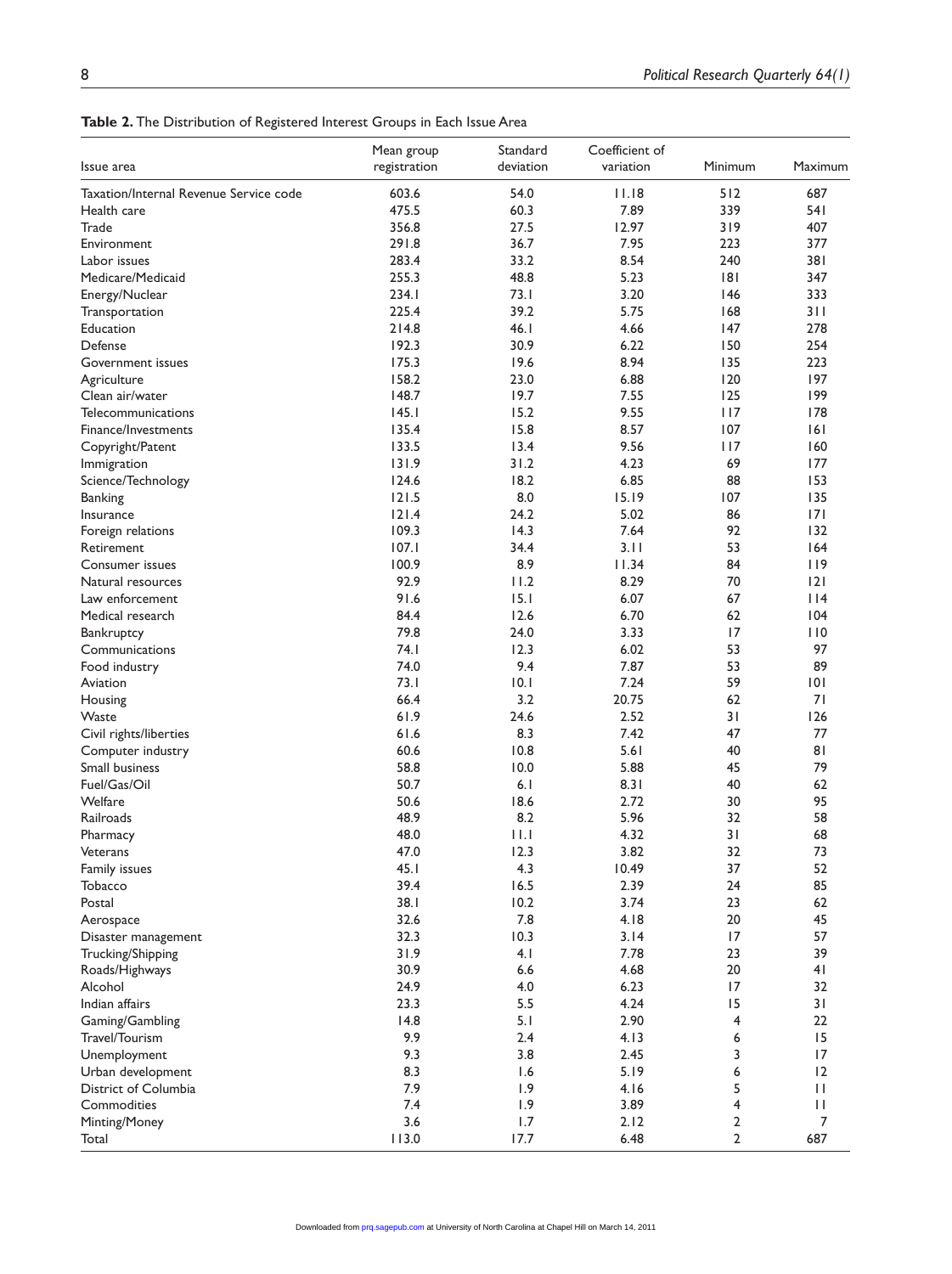| Issue area abbreviation                | Mean lobbyist<br>registration | Standard<br>deviation | Coefficient of<br>variation | Minimum  | Maximum   |
|----------------------------------------|-------------------------------|-----------------------|-----------------------------|----------|-----------|
| Taxation/Internal Revenue Service code | 1114.6                        | 173.8                 | 6.41                        | 844      | 1551      |
| Defense                                | 1036.3                        | 383.5                 | 2.70                        | 563      | 1611      |
| Health care                            | 937.4                         | 297.2                 | 3.15                        | 540      | 1593      |
| Transportation                         | 811.2                         | 291.3                 | 2.78                        | 469      | 1277      |
| Environment                            | 630.3                         | 214.6                 | 2.94                        | 520      | 923       |
| Trade                                  | 616.8                         | 199.6                 | 3.09                        | 441      | 1093      |
| Energy/Nuclear                         | 526.8                         | 197.5                 | 2.67                        | 296      | 904       |
| Medicare/Medicaid                      | 521.9                         | 168.5                 | 3.10                        | 270      | 842       |
| Education                              | 505.5                         | 241.8                 | 2.09                        | 238      | 1007      |
| Telecommunications                     | 442.4                         | 139.8                 | 3.16                        | 255      | 874       |
| Government issues                      | 344.9                         | 153.2                 | 2.25                        | 209      | 801       |
| Agriculture                            | 331.1                         | 91.2                  | 3.63                        | 212      | 578       |
| Natural resources                      | 311.1                         | 79.5                  | 3.91                        | 214      | 515       |
| Aviation                               | 280.9                         | 139.3                 | 2.02                        | 154      | 747       |
| Finance/Investments                    | 269.4                         | 115.9                 | 2.32                        | 139      | 580       |
| <b>Banking</b>                         | 257.8                         | 46.9                  | 5.50                        | 208      | 410       |
| Indian affairs                         | 245.1                         | 89.0                  | 2.75                        | 148      | 467       |
| Labor issues                           | 224.0                         | 63.3                  | 3.54                        | 164      | 421       |
| Clean air/water                        | 218.8                         | 43.7                  | 5.01                        | 166      | 324       |
| Housing                                | 204.4                         | 69.6                  | 2.94                        | 123      | 405       |
| Science/Technology                     | 195.9                         | 78.4                  | 2.50                        | 106      | 405       |
| Copyright/Patent                       | 191.9                         | 50.6                  | 3.79                        | 6        | 362       |
| Law enforcement                        | 187.4                         | 84.7                  | 2.21                        | 102      | 450       |
| Communications                         | 169.3                         | 43.5                  | 3.89                        | 112      | 243       |
| Medical research                       | 166.9                         | 56.0                  | 2.98                        | 106      | 330       |
| Foreign relations                      | 158.9                         | 67.2                  | 2.36                        | 96       | 371       |
| Insurance                              | 152.9                         | 71.0                  | 2.15                        | 86       | 329       |
| Computer industry                      | 133.1                         | 58.2                  | 2.29                        | 52       | 288       |
| Consumer issues                        | 121.8                         | 30.9                  | 3.94                        | 90       | 221       |
| Food industry                          | 117.7                         | 41.0                  | 2.87                        | 78       | 249       |
| Urban development                      | 114.6                         | 41.5                  | 2.76                        | 61       | 213       |
| Fuel/Gas/Oil                           | 108.9                         | 44.2                  | 2.46                        | 56       | 235       |
| Immigration                            | 105.2                         | 27.7                  | 3.80                        | 69       | 172       |
| Waste                                  | 96.7                          | 26.4                  | 3.66                        | 67       | 159       |
| Tobacco                                | 93.7                          | 36.8                  | 2.55                        | 51       | 192       |
| Roads/Highways                         | 93.3                          | 45.0                  | 2.07                        | 49       | 226       |
| Gaming/Gambling                        | 92.2                          | 38.8                  | 2.38                        | 49       | 208       |
| Pharmacy                               | 89.3                          | 32.6                  | 2.74                        | 58       | 186       |
| Railroads                              | 88.8                          | 32.7                  | 2.72                        | 64       | 185       |
| Retirement                             | 85.3                          | 41.8                  | 2.04                        | 32       | 196       |
| Bankruptcy                             | 84.9                          | 32.6                  | 2.60                        | 17       | 129       |
| Aerospace                              | 81.4                          | 41.2                  | 1.98                        | 45       | 194       |
| Disaster management                    | 0.18                          | 47.0                  | 1.72                        | 38       | 226       |
| Postal                                 | 67.4                          | 36.0                  | 1.87                        | 35       | 193       |
| Small business                         | 64.7                          | 18.0                  | 3.59                        | 42       | 109       |
| Welfare<br>Alcohol                     | 61.1                          | 22.0                  | 2.78                        | 39<br>27 | 112       |
|                                        | 43.1                          | 12.4                  | 3.48                        | 26       | 78<br>106 |
| Travel/Tourism<br>Veterans             | 43.0                          | 18.5                  | 2.32                        |          |           |
|                                        | 38.5                          | 16.8                  | 2.29                        | 12<br>22 | 70<br>95  |
| Trucking/Shipping                      | 34.6                          | 17.2                  | 2.01<br>2.68                | 4        | 50        |
| Civil rights/liberties                 | 27.6<br>22.6                  | 10.3<br>14.2          | 1.59                        | 12       | 66        |
| Minting/Money                          | 15.7                          | 6.2                   | 2.53                        | 8        | 30        |
| Family issues<br>District of Columbia  | 14.0                          | 11.8                  | 1.19                        | 6        | 54        |
| Commodities                            | 6.7                           | 3.1                   | 2.16                        | 2        | 3         |
| Unemployment                           | 2.8                           | 2.0                   | 1.40                        | 0        | 8         |
| Total                                  | 233.6                         | 79.6                  | 2.83                        | 0        | 1611      |
|                                        |                               |                       |                             |          |           |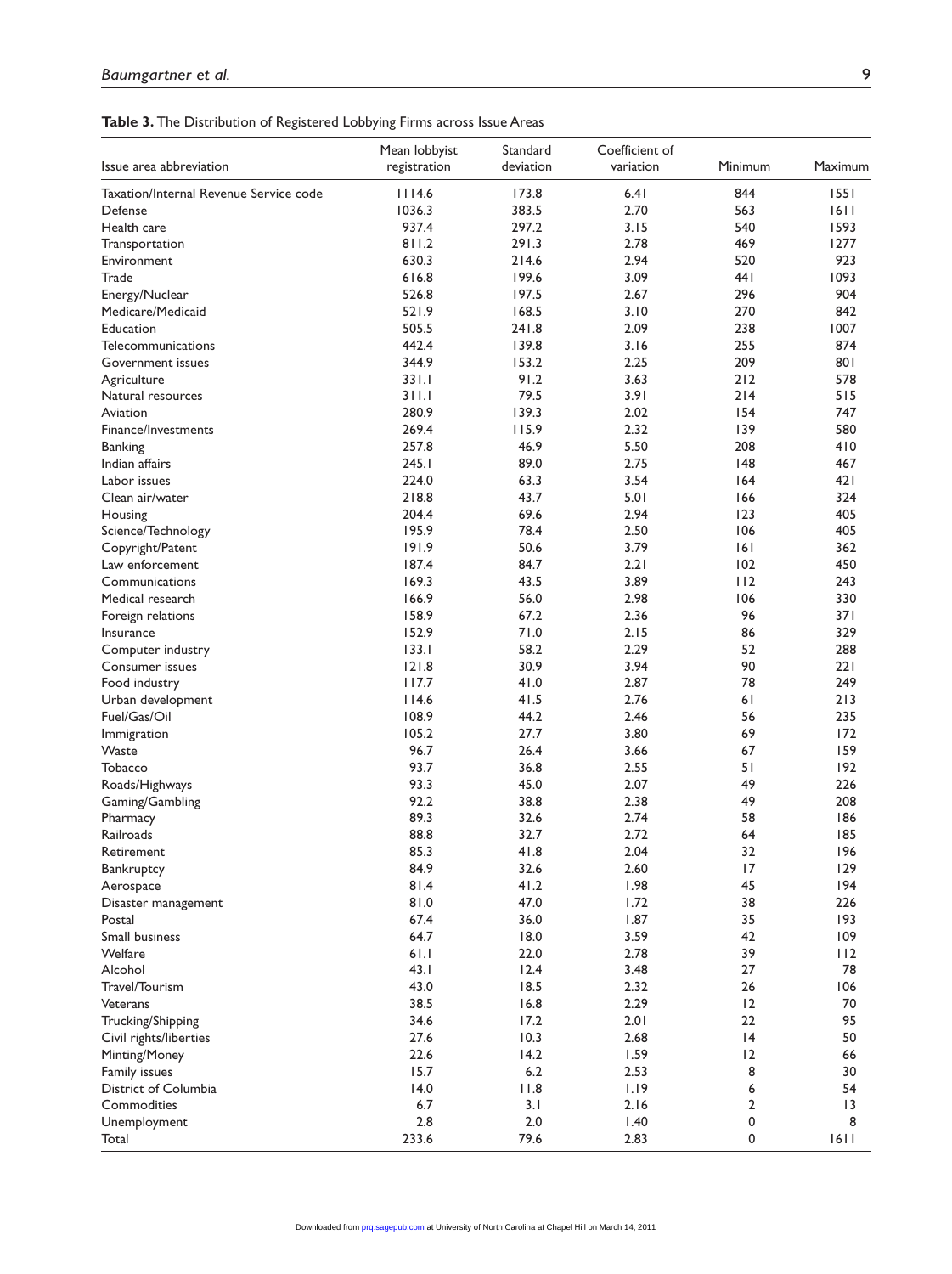deviation. Series where the mean is much greater than the variance will have a very high coefficient of variation; series where the variance is higher than the mean would have scores below 1. These figures make clear that while there is some variation over time, the bulk of the variance is across issue areas, not over time.

The level of inertia in lobby registrations is extraordinary. Leech et al. (2005) showed this in their Tables 1 and 2 and in the related appendix tables to their original article. For organizations lobbying on their own behalf, a simple regression of the number of registrations predicted by the number in the previous time period (with a constant term) shows an  $R^2$  of 0.98. For organizations lobbying on the behalf of clients, there is greater variation; the simple regression produces an  $R^2$  of 0.84. The data in Tables 2 and 3 show similar characteristics. Looking at the last row shows that the average issue area has an average of 113 groups and that this number is associated with a standard deviation of only 18; there is very little variation around the average value. Hired lobbying firms show an average of 234 and a standard deviation of 80, indicating not only much greater use of hired lobbyists than inhouse work but also much more variability over time.

These characteristics suggest several things. First, organizations lobbying on their own behalf register in a given issue area because they have interests there and they are highly likely to remain interested, and registered, in subsequent periods. Second, organizations with fleeting or temporary interests in a field where they are not routinely involved will hire a firm to represent them in that area rather than establish their own presence there. Third, the small amount of remaining variance over time makes it very difficult statistically to find significant coefficients, once lagged registrations are included. Finally, there is greater statistical opportunity to explain the behavior of paid lobbyists rather than organizations lobbying on their own behalf, since there is greater period-to-period variation there.

# **Analysis**

Having explained the structure of our data, we move to the analysis. We have several simple hypotheses. First, we expect to confirm the previous results by Leech and colleagues when using our extended time series. Specifically,

- *Hypothesis 1:* Congressional hearings mobilize lobbyists.
- *Hypothesis 2:* Federal spending mobilizes lobbyists. *Hypothesis 3:* The effects of Hypothesis 1 will be greater than those of Hypothesis 2.

Furthermore, these results should hold with controls for each other as well as with controls for the level of lobbying in the same issue area in the previous time period.

Controls for the amount of lobbying in the previous sixmonth period effectively control for a range of alternative hypotheses, including virtually all social and economic factors, as such things as demographic shifts, income, and social movement mobilizations are not likely to change much during any six-month period. Any long-term impacts of such things as the greater mobilization of professionals rather than the unemployed are already reflected in the number of groups lobbying in the previous period. The huge variation across the different issue areas certainly reflects the bias in the ability of different social groups to mobilize in Washington. Our focus here is to know whether short-term variability in congressional actions affects the mobilization of Washington lobbyists. There is no question that longer-run social trends also matter. These are incorporated into our analysis by use of the lagged dependent variable in our models, and therefore our analysis can be considered one of asking whether congressional actions affect the mobilization of groups after the long-run effects of social mobilizations have been taken into account.

Finally, we add new variables here to the earlier analysis. We expect the following:

- *Hypothesis 4:* Presidential actions in presidential domains will cause a shift away from congressional focus in lobbying.
- *Hypothesis 5:* In areas outside of presidential domains, presidential actions will have no effect on the mobilization of lobbyists, controlling for congressional actions.

Finally, these hypotheses suggest that inclusion of presidential activities into the model will show an increased impact of congressional actions in those areas outside of the presidential domain. In effect, the previous models may have underestimated the impact of congressional actions on lobbying activity because they did not control for lobbying directed at the executive branch. Since this lobbying is likely to be focused on some issue domains more than others, including presidential activities in the model should increase the estimated impact of Congress in nonpresidential domains.

*Hypothesis 6:* The effect of congressional actions on the mobilization of lobbying in nonpresidential domains will be higher when we control for presidential actions than in a model without presidential actions included.

First, we replicate the results shown by Leech and her colleagues (2005). Tables 4 through 7 present these results.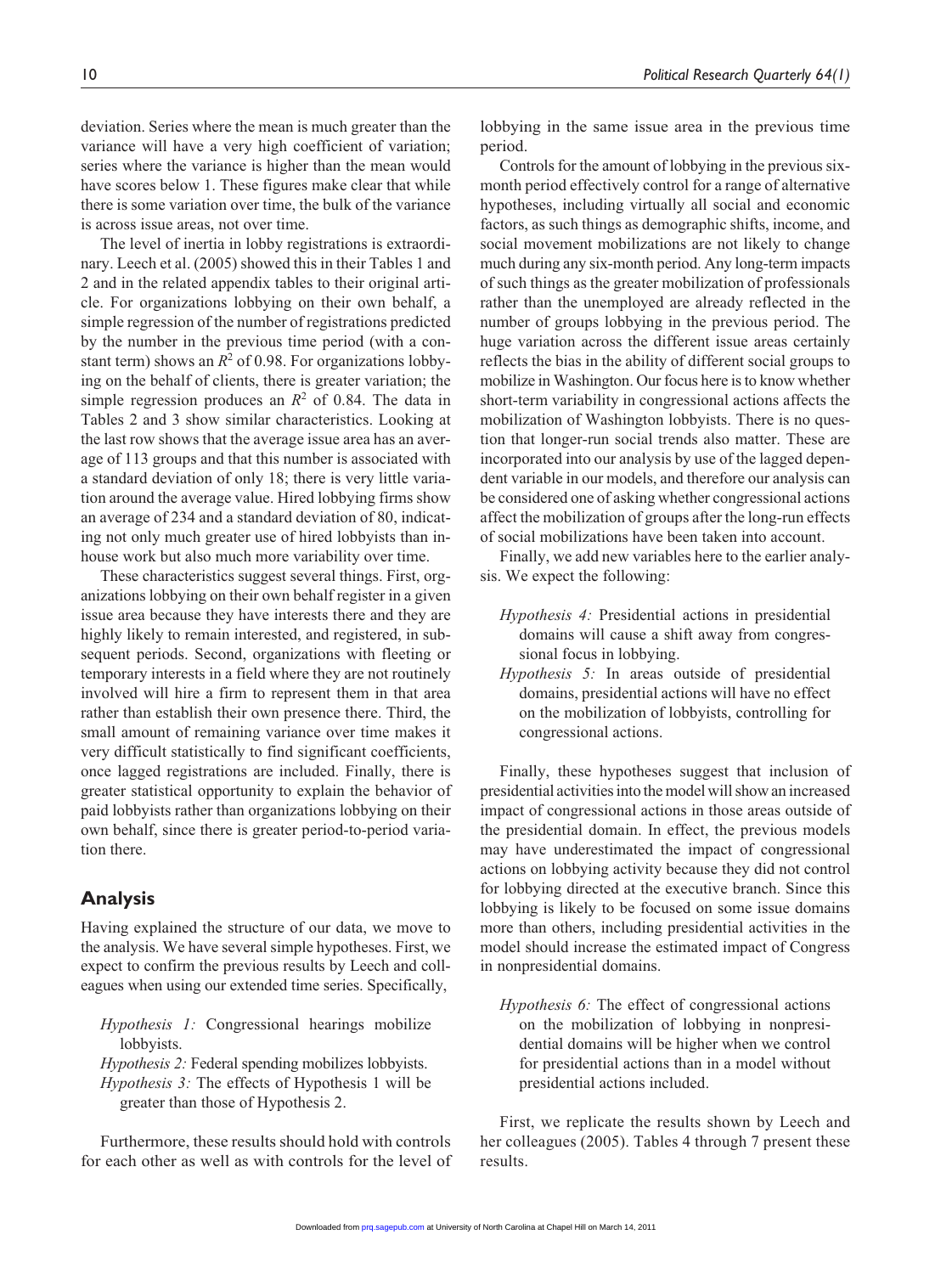| Variable                       | Model I                      | Model 2          | Model 3                                    | Model 4                               | Model 5         |
|--------------------------------|------------------------------|------------------|--------------------------------------------|---------------------------------------|-----------------|
| <b>Hearings</b>                | $1.67***$ (0.43)             | $1.652***(0.58)$ | $2.64**$ (1.07)                            | $0.25*(0.15)$                         | $0.29*(0.17)$   |
| Federal spending (in billions) |                              | 0.004(0.01)      | $-0.02(0.02)$                              | $0.02$ *** (0.01)                     | $0.02***(0.01)$ |
| Firms                          |                              |                  | 3.32 $e^{-04\text{keV}}$ (5.03 $e^{-05}$ ) | $3.33e^{-05}$ (2.84e <sup>-05</sup> ) |                 |
| Organizations, $t - 1$         |                              |                  |                                            | $0.98***(0.05)$                       | $1.00***(0.04)$ |
| Intercept                      | 83.41 <sup>**</sup> $(5.10)$ | 98.951*** (8.58) | 49.19*** (13.55)                           | $-1.70(1.16)$                         | $-1.28(1.26)$   |
| $R^2$                          | 0.07                         | 0.07             | 0.42                                       | 0.98                                  | 0.98            |
| N, T                           | $N = 56, T = 4$              | $N = 26, T = 4$  | $N = 21, T = 2$                            | $N = 21, T = 2$                       | $N = 26, T = 3$ |
| <b>Observations</b>            | 224                          | 104              | 42                                         | 42                                    | 78              |
|                                |                              |                  |                                            |                                       |                 |

**Table 4.** The Effects of Congressional Activity on Lobbying Activity by Organizations

Coefficients computed using ordinary least squares with panel-corrected standard errors, which appear in parentheses.  $*$ *p* < .10. \*\**p* < .05. \*\**p* < .01 (two-tailed tests).

| Table 5. The Effects of Congressional Activity on Lobbying Activity by Organizations: Extending the Original Model, |  |
|---------------------------------------------------------------------------------------------------------------------|--|
| 1996-2004                                                                                                           |  |

| Variable                       | Model I           | Model 2           | Model 3                                       |
|--------------------------------|-------------------|-------------------|-----------------------------------------------|
| <b>Hearings</b>                | $1.88***(0.21)$   | $2.00***(0.04)$   | $0.18*** (0.062)$                             |
| Federal spending (in billions) |                   | $0.05***(0.01)$   | $0.01* (0.004)$                               |
| Organizations, $t - 1$         |                   |                   | $0.98^{*\!\bowtie\!\bowtie\!\bowtie}$ (0.015) |
| Intercept                      | $86.80***$ (3.02) | $96.82***$ (4.87) | $-0.21(1.103)$                                |
| $R^2$                          | 0.10              | 0.14              | 0.98                                          |
| N, T                           | $N = 56, T = 16$  | $N = 26, T = 16$  | $N = 26, T = 14$                              |
| <b>Observations</b>            | 896               | 416               | 364                                           |

Coefficients computed using ordinary least squares with panel-corrected standard errors, which appear in parentheses.

 $*$ *p* < .10. \*\* *p* < .05. \*\**p* < .01 (two-tailed tests).

Table 4 shows these results for lobbying organizations (e.g., organizations lobbying on their own behalf in Washington), and Table 6 shows the results for lobbying firms (e.g., hired lobbyists working on behalf of clients). Models 1 through 4 in each table replicate the original findings virtually exactly.<sup>3</sup> Model 5 then drops the variable for firms from the original model. The number of firms active in the same area of the economy was included in the original analysis as a measure of social or economic supply, since sectors with greater economic activity might generate more lobbying activity. The original analysis showed that this variable was insignificant in its impact when previous lobbying activity was included, as model 4 indicates in both tables. As inclusion of the firms variable caused a significant loss of data, because the data were not available for all fifty-six issue areas and cannot be collected for each of the sixteen six-month time periods we include in our extended analysis, we omit this variable in our extension of the original work. As model 5 shows, there is no substantively important difference in the results between model 4 and model 5, so we proceed without the firms variable.

Table 5 presents the full analysis of the extended time series now available. The first model shows that twenty additional hearings in any issue area (that is, about one standard deviation) can be expected to result in about thirty-six more groups registering to lobby in that area. Controlling for the level of federal spending in the issue area causes the number of observations to drop substantially (because we do not have spending data for each of the fifty-six issue areas where we have hearings and lobby registration information), but the substantive impact remains virtually the same: forty more groups for every twenty hearings and a small effect for spending. For each \$100 billion in spending, we would expect to see an increase of about five registered interest groups. This effect is statistically significant now that it is based on many more observations than in the earlier published analysis. However, overall federal spending across the entire budget was less than \$2.5 trillion in 2003, so this effect within any given issue area would substantively be related to at most only a few more group registrations. Finally, model 3 is the most appropriate and accurate model, controlling as it does for the number of groups registered to lobby in the previous time period. Here we see significant coefficients both for hearings and for spending. Comparing the results from Tables 4 and 5 shows that our extended time coverage confirms the earlier analysis. Some of the coefficients change in size, but all the effects are now significant and the analysis is based on a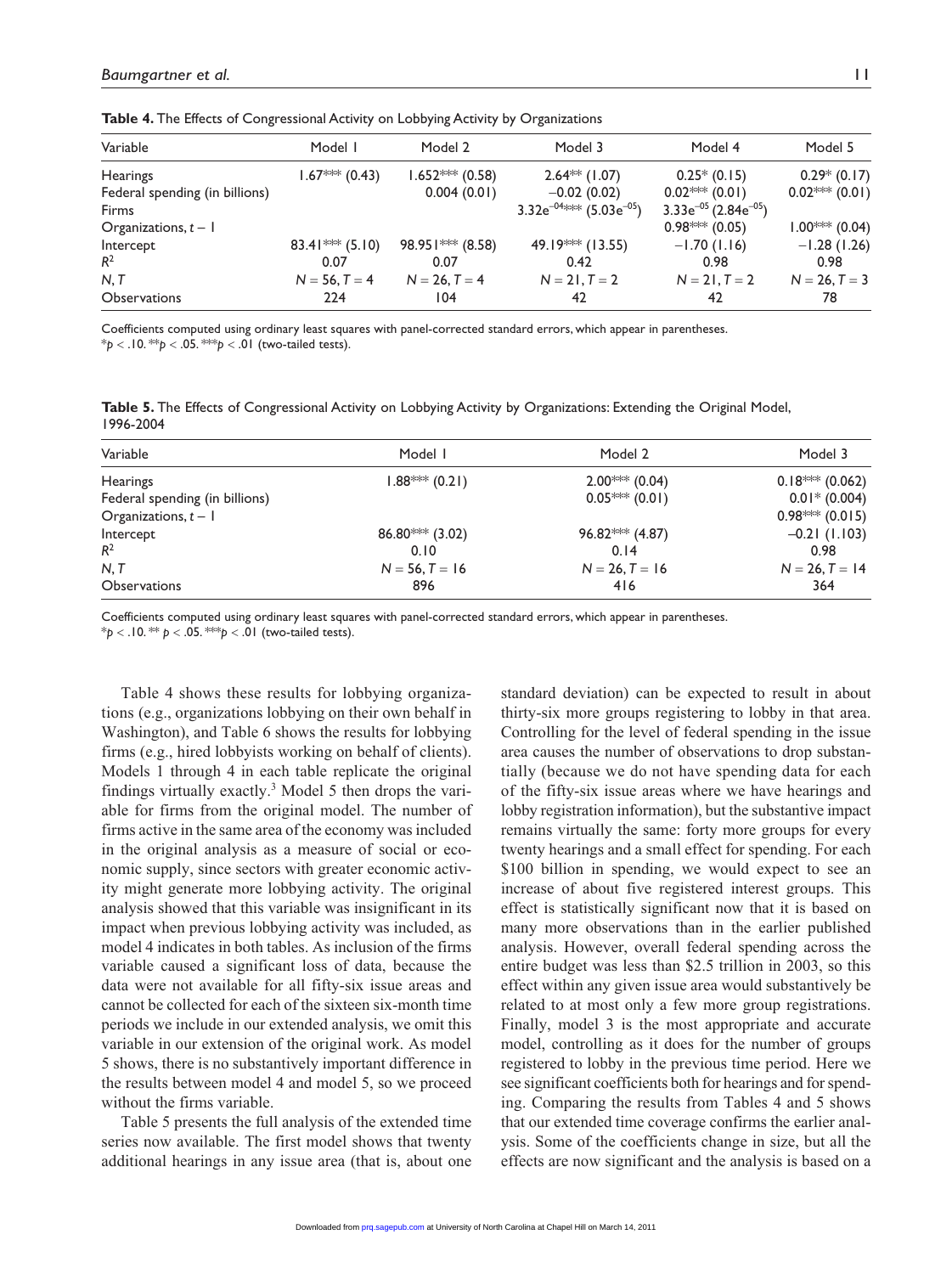| Variable<br>Model I<br>Model 2<br>Model 3                                 | Model 4                                | Model 5          |
|---------------------------------------------------------------------------|----------------------------------------|------------------|
|                                                                           |                                        |                  |
| $3.25***(0.66)$<br>$6.80***$ (2.07)<br><b>Hearings</b><br>$2.90***(0.59)$ | $1.96** (0.80)$                        | $3.59***$ (1.04) |
| $0.21***(0.02)$<br>$0.11** (0.05)$<br>Federal spending (in billions)      | $0.03**$ (0.01)                        | $0.16*** (0.02)$ |
| 4.15 $e^{-04\%}\%$ (8.66 $e^{-05}$ )<br><b>Firms</b>                      | $-2.54e^{-05}$ (2.40e <sup>-05</sup> ) |                  |
| Organizations, $t - 1$                                                    | $0.92$ ** (0.06)                       | $1.33*** (0.09)$ |
| $147.67***$ (11.00)<br>57.34** (25.55)<br>$132.34** (6.38)$<br>Intercept  | $-15.15***$ (5.72)                     | $-11.32(7.80)$   |
| $R^2$<br>0.07<br>0.43<br>0.10                                             | 0.98                                   | 0.69             |
| N, T<br>$N = 56, T = 4$<br>$N = 21, T = 2$<br>$N = 26, T = 4$             | $N = 21, T = 2$                        | $N = 26, T = 3$  |
| 42<br><b>Observations</b><br>224<br>104                                   | 42                                     | 78               |

**Table 6.** The Effects of Congressional Activity on Lobbying Activity by Firms

Coefficients computed using ordinary least squares with panel-corrected standard errors, which appear in parentheses.

 $* p < .10.* p < .05.* * p < .01$  (two-tailed tests).

much larger empirical base. Considering our discussion earlier about the high levels of inertia in the lobbying patterns we observe, the significant effects we observe in model 3 are very strong. Controlling for how many lobbyists were active in the previous period, we see a significant effect for increased or decreased numbers of hearings on the number of lobbyists registered in that time period.

Table 6 shows an identical series of results for hired contract lobbyists rather than for organizations lobbying on their own behalf, as in Table 4. These results are stronger than those for the groups analyzed in Table 4 because there are greater numbers of contract lobbyists, with more variation from area to area and from time period to time period. In any case, the results largely reconfirm the original analysis but put these findings on a much more substantial empirical footing.<sup>4</sup>

We turn now to an analysis of the ways in which presidential and congressional activities affect the mobilization of lobbyists. Tables 8 and 9 present the results. The tables are identical to the final models presented in Tables 5 and 7 but with presidential actions now added to the model.

Table 8 presents the full analysis of the extended time series for organizations with the addition of our newly developed indicator of presidential activity. We include as model 1 in both cases the results from the final models presented in Tables 5 and 7, which did not include the presidential variable. Furthermore, we include only the interactive term for presidential actions. This allows us to distinguish those issue domains where the president is a major policy player from those that are more Congress focused. This improved specification has several interesting impacts on the coefficients. First, the estimated impact of the hearings variable increases substantially in each case (from .18 to .30 for organizations and from 2.05 to 3.14 in the model for firms). That is, hearings generate much greater mobilization by lobbyists than we had previously estimated, for those areas that are dominated by Congress. While theory leads us to expect that the overall

impact of presidential and congressional policy-making activities will be to stimulate greater lobbying, we see these effects most strongly in the areas dominated by Congress. Some of the apparent depressive effect of presidential actions may be because of the legislative branch focus of the disclosure requirements under the Lobbying Disclosure Act of 1995. Lobbying reports are systematically lower in those areas where the president traditionally is active and increasingly so in those periods where there is heightened presidential policy-making activity. This could occur as lobbyists shift their actions to the executive branch, where much of that activity need not be reported under current requirements. In those areas where the president is a substantial player, increases in presidential activity have a substantial depressive effect on congressional lobbying, as the large and strongly significant coefficients for these terms show. We present more complete results of these models in Appendix Tables A1 and A2 (see appendix tables at http://prq.sagepub.com/ supplemental/). In these tables, we present the presidential activity variable across the board as well as interacted with the presidential domain dummy variable. Furthermore, we present those variables without including the hearings and spending variables to show their direct effects. Results are highly robust.

# **Conclusion**

Leech et al. (2005) argued that group mobilization is often in response to, rather than the cause of, government activities. While social and economic mobilization affect the development of the interest group universe, so too does government activity itself. Recent work has confirmed and extended these findings. Baumgartner, Gray, and Lowery (forthcoming) found that congressional hearings stimulated subsequent interest group mobilization in the state capitals. That is, even controlling for state legislative activities, actions in Congress caused groups to mobilize in those same issue areas in the fifty states.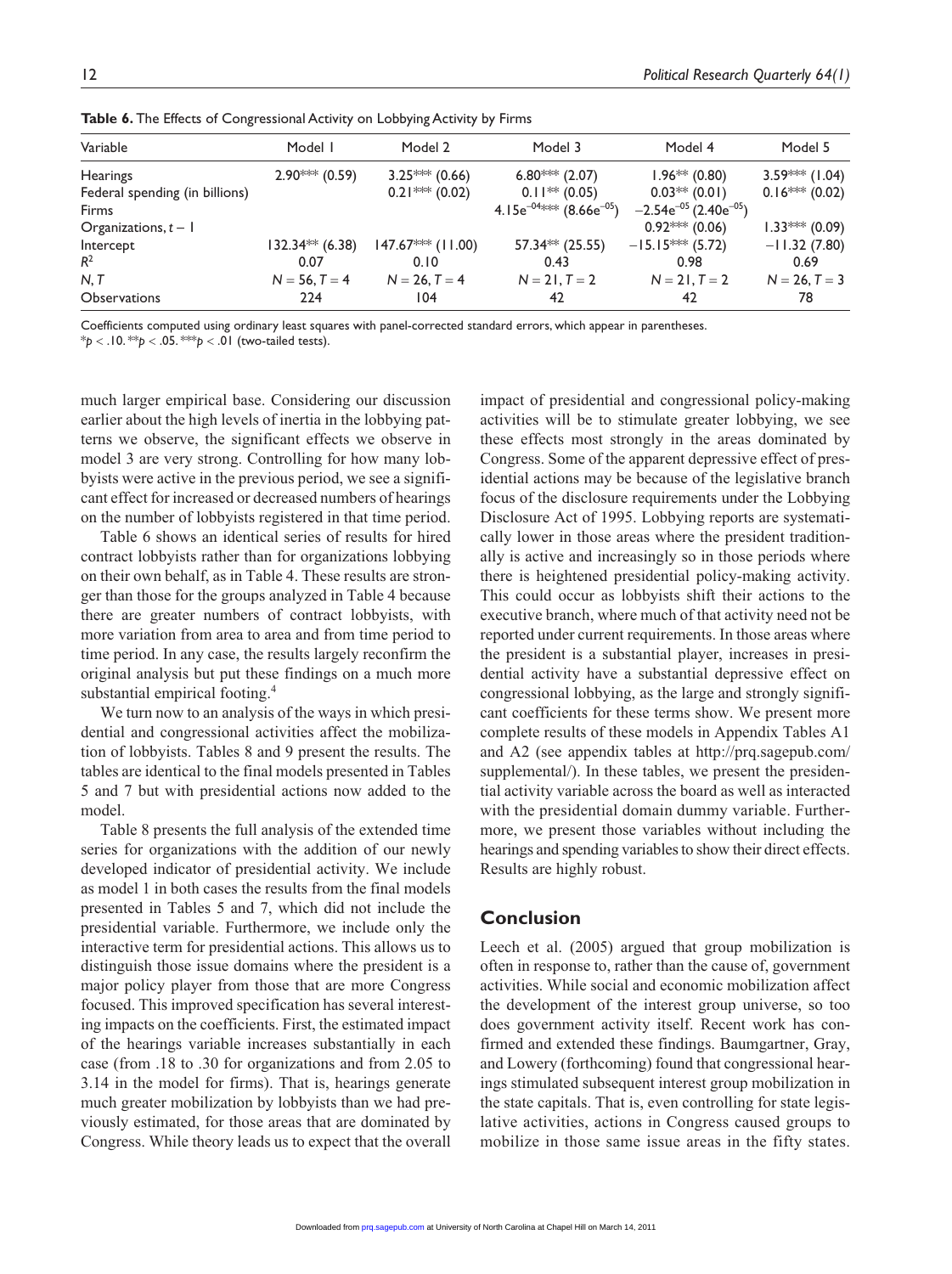| Model I             | Model 2             | Model 3          |
|---------------------|---------------------|------------------|
| $5.27***$ (0.67)    | $5.79*** (0.78)$    | $2.05***(0.67)$  |
| $0.31*** (0.04)$    | $0.05***(0.02)$     |                  |
|                     |                     | $0.91*** (0.07)$ |
| $160.26***$ (12.90) | $171.73***$ (19.61) | $-6.40$ (12.22)  |
| 0.14                | 0.19                | 0.86             |
| $N = 56, T = 16$    | $N = 26, T = 16$    | $N = 26, T = 14$ |
| 896                 | 416                 | 364              |
|                     |                     |                  |

**Table 7.** The Effects of Congressional Activity on Lobbying Activity by Firms: Extending the Original Model, 1996-2004

Coefficients computed using ordinary least squares with panel-corrected standard errors, which appear in parentheses. \**p* < .10. \*\**p* < .05. \*\*\**p* < .01 (two-tailed tests).

| Table 8. The Effect of Executive Activity on Lobbying by Organizations |  |  |  |
|------------------------------------------------------------------------|--|--|--|
|------------------------------------------------------------------------|--|--|--|

| Variable                                       | Model I           | Model 2           |
|------------------------------------------------|-------------------|-------------------|
| Presidential attention in presidential domains |                   | $-2.91***$ (1.08) |
| <b>Hearings</b>                                | $0.18*** (0.062)$ | $0.30***(0.09)$   |
| Federal spending (in billions)                 | $0.01*$ (0.004)   | $0.01***(0.00)$   |
| Organizations, $t - 1$                         | $0.98$ ** (0.015) | $0.98*** (0.02)$  |
| Intercept                                      | $-0.21$ (1.103)   | $-0.93(1.16)$     |
| $R^2$                                          | 0.98              | 0.98              |
| N, T                                           | $N = 26, T = 14$  | $N = 26, T = 14$  |
| Observations                                   | 364               | 364               |

Coefficients computed using ordinary least squares with panel-corrected standard errors, which appear in parentheses.  $* p < .10$ . \*\* $p < .05$ . \*\*\* $p < .01$  (two-tailed tests).

| Variable                                       | Model I          | Model 2            |
|------------------------------------------------|------------------|--------------------|
| Presidential attention in presidential domains |                  | $-27.24**$ (10.86) |
| <b>Hearings</b>                                | $2.05***(0.67)$  | $3.14*** (0.95)$   |
| Federal spending (in billions)                 | $0.05**$ (0.02)  | $0.07$ ** (0.02)   |
| Organizations, $t - 1$                         | $0.91*** (0.07)$ | $0.90***(0.06)$    |
| Intercept                                      | $-6.40$ (12.22)  | $-13.97(12.97)$    |
| $R^2$                                          | 0.86             | 0.87               |
| N, T                                           | $N = 26, T = 14$ | $N = 26, T = 14$   |
| <b>Observations</b>                            | 364              | 364                |

**Table 9.** The Effect of Executive Activity on Lobbying by Firms

Coefficients computed using ordinary least squares with panel-corrected standard errors, which appear in parentheses. \**p* < .10. \*\**p* < .05. \*\*\**p* < .01 (two-tailed tests).

Clearly, federal government activities send strong cues to interested constituencies. In response to increased levels of federal activities, affected interests mobilize to fight off the new federal incursions, move to encourage the activity, or attempt to modify the proposals before they are completed. In any case, we see that state action affects group mobilization, not only the reverse.

In this article, we confirm and extend the original findings by Leech et al. (2005) in three ways. One is simply by adding additional time points and more observations, showing more robust and stronger findings than in the original. With a substantial number of additional observations now available, we show that the first findings are clearly robust. Second, we clarified the earlier model by dropping the long-term hearings variable where a lagged dependent variable was also used. Third, we have explored the impact of presidential involvement. Our treatment here is certainly not the last word on this topic. Our measure of lobbying activity is more accurate for congressional lobbying activities than it is for presidential or executive branch lobbying. We have not presented a full model of presidential–legislative relations. But we have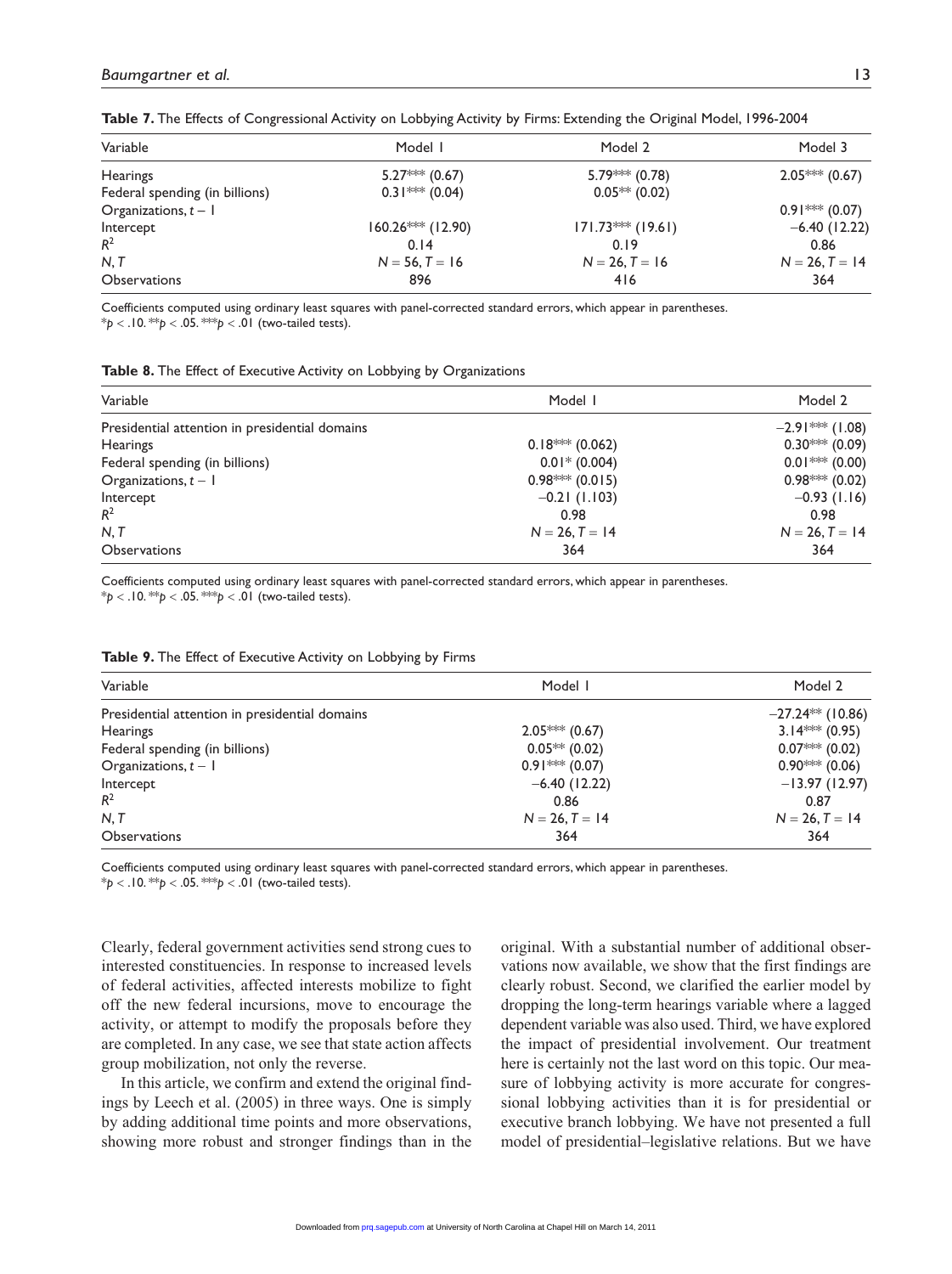found some intriguing results suggesting that presidential activities affect interest group mobilization only to the extent to which they are filtered through the impact of the presi-dent on Congress. Interest groups clearly respond differently to congressional and presidential actions depending on the policy domain. Presidential attention in policy domains where Congress has clear and widely understood autonomy has no effect on lobbying actions beyond that of hearings themselves. Presidential actions in those domains traditionally reserved for greater executive branch authority, on the other hand, depress congressional lobbying because they divert lobbying energy away from Congress and toward the executive. Congressional actions in areas within traditional congressional control stimulate substantially more lobbying mobilization by both groups and hired lobbyists than Leech and colleagues had previously estimated. By including the measure of presidential actions, we improve our model of congressional lobbying. The substantive impact of our model including presidential actions in the model on congressional mobilization of lobbying is that congressional actions have an even stronger impact on mobilizing lobbyists than we had previously estimated, but only in those areas where Congress dominates. Where the president is an important player, his actions actually decrease congressional lobbying.

Seventy years ago, Ernest Griffith (1939) noted the importance of communities of professionals in and around government dealing with the many details of public policy. His idea of "policy whirlpools" became part of the standard understanding of the policy-making process and remains relevant today. Over fifty years ago, David Truman's (1951) view of the mobilization of interests through social disruptions generated a new view of the dynamics of social mobilization and interest group activity in America. Since this time, scholars from Olson (1965) to Salisbury (1984; Heinz et al. 1993) to Walker (1983, 1991) have made this story more complete. More recently, a number of scholars have addressed the impact of large new government programs on the development of citizen mobilization surrounding those issues. These studies have focused on war-related pensions (Skocpol 1992), the Social Security program (Campbell 2005), and the GI Bill (Mettler 2005). In this article, like those that have preceded it (Leech et al. 2005; Baumgartner, Gray, and Lowery, forthcoming), we add to this growing perspective. What we have shown does not rule out the possibility of growth in the interest group system being caused by societal changes or by the desires of interest groups themselves. In fact, we should expect all three forces to have an impact on interest group populations. What the analysis does show, however, is the importance of government action as a mobilizing force in interest group activity. By providing a coordination point where there is a higher probability of a positive payoff, it encourages interest groups to mobilize around that issue rather than others. The level of government attention explains changes in interest group lobbying more than does government spending or the size of the economy in that area. Although government and the group system coevolve, we find that the influence of government on interest groups is stronger than the other way around.

The fact that presidential actions have a substantial depressive effect on congressional lobbying also suggests that the goals of government transparency so commonly addressed in public speeches by public officials would be greatly enhanced by a revision of the Lobbying Disclosure Act of 1995 to expand greatly the number of "covered officials" in the executive branch. Our evidence strongly suggests that much is happening there that is not documented by the limited public disclosure of executive branch contacts now required by the law.

## **Authors' Note**

All data and related files used in this article are available at http://lobby.la.psu.edu/related.html.

#### **Declaration of Conflicting Interests**

The authors declared no conflicts of interest with respect to the authorship and/or publication of this article.

#### **Funding**

The authors disclosed receipt of the following financial support for the research and/or authorship of this article: National Science Foundation grant numbers SBR 0111611 and 0111224.

#### **Notes**

- 1. In this regard, lobbying for earmarks and other private benefits differs from lobbying for collective goods that involve changes in public policy. Earmark grants may require as little as the activities of one interest group and one active member of Congress to come to fruition. Although growing and the subject of great attention and concern, earmarks still are a relatively small portion of the federal budget less than 1 percent, according to the Congressional Research Service—and are a correspondingly small portion of what interest groups in Washington spend most of their time on (Baumgartner, Gray, and Lowery, forthcoming).
- 2. The index was created using Stata's factor command with unrotated principal components; each variable loaded on the principal factor with a value of .8156. The index then had a mean of 0 and a minimum value of –0.4981271. For ease of interpretation, we added this number to all values so that the index of presidential activity would have a minimum value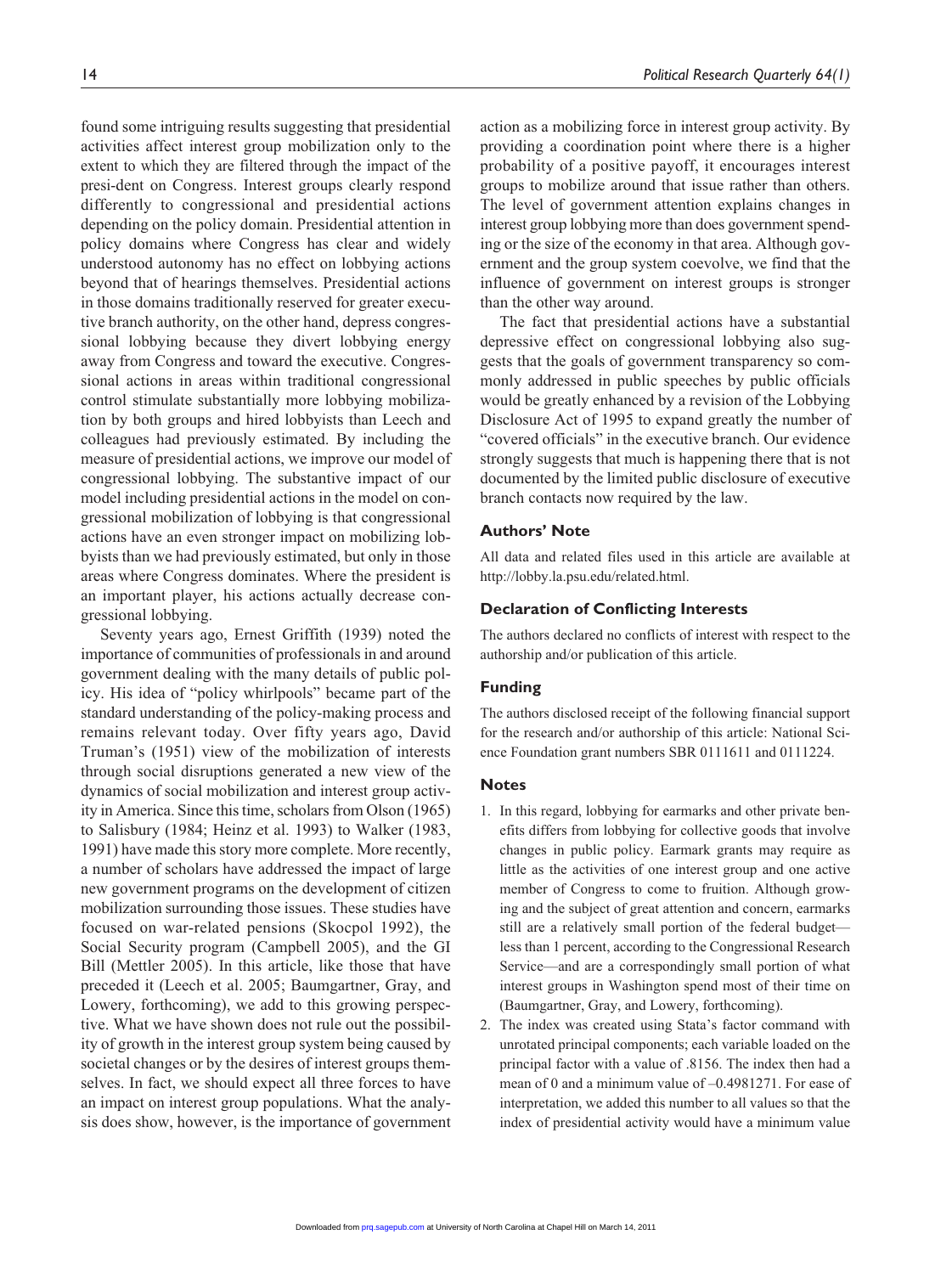of 0 corresponding to no presidential activities. The index equals  $0.5507736 \times$  executive orders +  $0.0473831 \times$  statements in the State of the Union.

- 3. The Policy Agendas Project released updated budgetary figures since the original Leech et al. (2005) article was published. Using the new Policy Agendas Project budget data, figures are reported in 2003 dollars rather than 2000 dollars as in the original. In addition, a small number of budgetary categories were adjusted in the new data set. None of this affects the replication of the original results in any significant manner. Just one coefficient shifts by even one-tenth of one decimal place: In model 3 of Table 4, the coefficient for hearings is 2.64; it was 2.63 in the original.
- 4. We do not replicate the analyses presented in Table 4 in the original publication. These used the number of hearings in the previous ten years rather than only in the contemporaneous six-month period. Replication of these results showed that the models were largely confirmed. However, with sixteen time points rather than only four, as in the earlier article, the results were not significant in the model with a lagged dependent variable. This is because the number of hearings in the previous ten years is almost the same for each successive six-month period. (If one thinks of a ten-year period consisting of twenty six-month windows, moving forward in time, the data are identical for eighteen of the twenty windows, changing only by replacing one old window with one new one in each period. These differences are never very substantial.) The redundancy of including both this variable as well as the lagged dependent variable makes little sense. Findings were highly significant, as in the original, without the lagged dependent variable.

### **References**

- Baumgartner, Frank R., and Bryan D. Jones. 1993. *Agendas and instability in American politics.* Chicago: University of Chicago Press.
- Baumgartner, Frank R., Virginia Gray, and David Lowery. Forthcoming. Congressional influence on state lobbying activity. *Political Research Quarterly*.
- Baumgartner, Frank R., and Beth L. Leech. 1998. *Basic interests: The importance of groups in politics and in political science.* Princeton, NJ: Princeton University Press.
- Buchanan, James M. 1980. Rent seeking and profit seeking. In *Toward a theory of the rent-seeking society*, ed. James M. Buchanan, Robert D. Tollison, and Gordon Tullock, 3–15. College Station: Texas A&M University Press.
- Buchanan, James M., and Gordon Tullock. 1962. *The calculus of consent.* Ann Arbor: University of Michigan Press.
- Campbell, Andrea L. 2005. *How policies make citizens: Senior Political activism and the American welfare state*. Princeton, NJ: Princeton University Press.
- Chin, Michelle, and Eric Lindquist. 2004. Presidential management of interest group participation in federal advisory committees. Paper presented at the annual meeting of the American Political Science Association, Philadelphia.
- Cohen, Jeffrey E. 1995. Presidential rhetoric and the public agenda. *American Journal of Political Science* 39:87-107.
- Gray, Virginia, David Lowery, Matthew Fellowes, and Jennifer Anderson. 2005. Legislative agendas and interest advocacy. *American Politics Research* 33 (3): 404-34.
- Griffith, Ernest S. 1939. *The impasse of democracy.* New York: Harrison-Hilton.
- Hansen, John Mark. 1985. The political economy of group membership. *American Political Science Review* 79: 79-96.
- Heinz, John P., Edward O. Laumann, Robert L. Nelson, and Robert H. Salisbury. 1993. *The hollow core: Private interests in national policymaking*. Cambridge, MA: Harvard University Press.
- Hill, Kim Quaile. 1998. The policy agendas of the president and the mass public: A research validation and extension. *American Journal of Political Science* 42 (4): 1328-34.
- Howell, William. 2003. *Power without persuasion: The politics of direct presidential action*. Princeton, NJ: Princeton University Press.
- Jones, Bryan D., and Frank R. Baumgartner. 2005. *The politics of attention: How government prioritizes problems.* Chicago: University of Chicago Press.
- Kingdon, John W. 1995. *Agendas, alternatives, and public policies.* 2nd ed. Boston: Little, Brown.
- Leech, Beth L., Frank R. Baumgartner, Timothy La Pira, and Nicholas A. Semanko. 2005. Drawing lobbyists to Washington: Government activity and interest-group mobilization. *Political Research Quarterly* 58, no. 1 (March): 19-30.
- Lowery, David, Virginia Gray, Matthew Fellowes, and Jennifer Anderson. 2004. Living in the moment: Lags, leads, and the links between legislative agendas and interest advocacy. *Social Science Quarterly* 85 (2): 463-77.
- Lowery, David, Virginia Gray, Jennifer Wolak, Erik Godwin, and Whitt Kilburn. 2005. Reconsidering the counter-mobilization hypothesis: Health policy lobbying in the American states. *Political Behavior* 27 (2): 99-132.
- Mayer, Kenneth R. 2001. *With the stroke of a pen.* Princeton, NJ: Princeton University Press.
- Mettler, Suzanne. 2005. *Soldiers into citizens: The G.I. Bill and the making of the greatest generation*. New York: Oxford University Press.
- Olson, Mancur, Jr. 1965. *The logic of collective action*. Cambridge, MA: Harvard University Press.
- Peterson, Mark A. 1990. *Legislating together.* Cambridge, MA: Harvard University Press.
- Rudalevige, Andrew. 2002. *Managing the president's program.* Princeton, NJ: Princeton University Press.